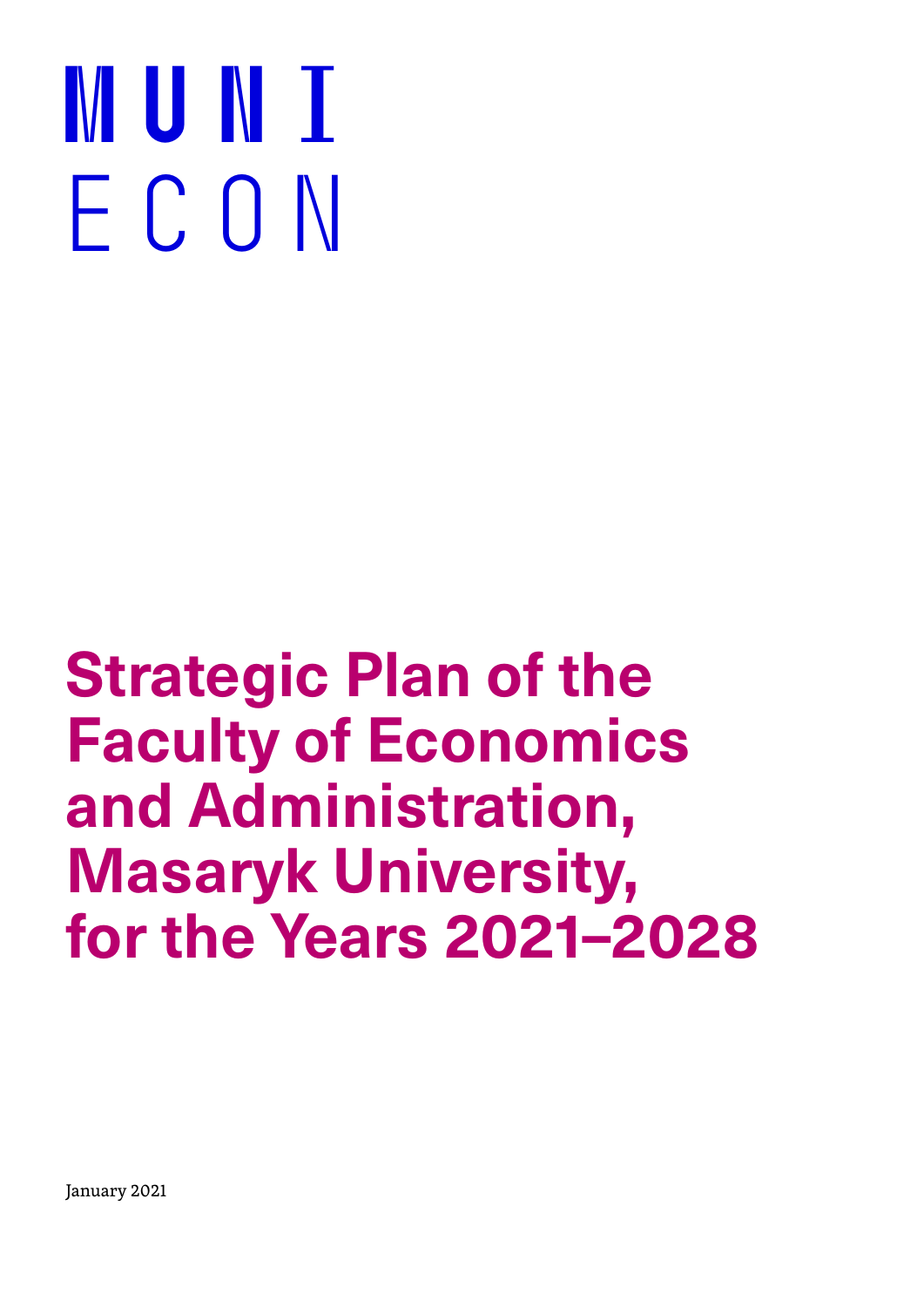### **Introduction**

The Strategic Plan of the Faculty of Economics and Administration of Masaryk University (FEA MU) for the Years 2021–2028 is one of the faculty's key development documents, setting out both the basic priority areas and goals, as well as the individual tools, activities and indicators leading to their fulfilment. The structure of the document reflects the mission, values and vision of the Strategic Plan of Masaryk University for this period, and is thus its complement, elaborating the basic strategic document and declaring the main goals and priorities at our faculty level.

Over the last five years, until 2020, during which time the Faculty of Economics and Administration of Masaryk University based its strategy on the previous Strategic Plan for 2016–2020, it managed to meet its basic development goals and became a popular faculty of economics both for students, and in terms of cooperation in science and research, or partnership with the public and private sectors. Over the past period, the faculty has undergone major developments in its educational and research infrastructure, and is now at the top European level. The faculty successfully implemented the transition to institutional accreditation, and also significantly expanded the offer of studies at all levels, including degree programmes taught in a foreign language. A great achievement in science and research over the last five years is the fact that the faculty is now part of many major research projects at the national and international level, including regular participation in project consortia of the Horizon 2020 programme.

FEA MU, as well as other faculties of Masaryk University and the entire university sector, has faced many challenges in recent years, including the completely unprecedented impacts of the pandemic. Therefore, the next period of 2021–2028 is crucial in terms of the need to reflect new external and internal influences, as well as to create an environment that will enable the faculty to implement its innovation potential and support a proactive ecosystem to remain a leading economic faculty at the national and international level. The key tasks are the effective digitization of teaching, the development of a study offer that reflects the strong employability of graduates in the domestic and foreign labour market, creating an environment for the further development of targeted top‑class research (including implementing an evaluation system for research organizations and targeted support programmes for research, development and innovation), and further strengthening the MUNI ECON name and brand as an important partner at the regional, national and international level.

The new Strategic Plan is the first plan that is conceived for a period longer than five years, and is based on both the concept of the Strategic Plan of Masaryk University and other external factors. It is also the first truly participatory strategic document, the creation of which involved an open discussion of the wider academic community. The plan was created at a time that bridged two terms of office of faculty management, and rather than being a complicating factor, instead it demonstrated the consistency of opinion and consensus between the former and new management of FEA MU in key parameters of the document.

The implementation of the Strategic Plan will enable us, in cooperation with other constituent parts of Masaryk University and partner organizations, to maintain an advantageous position in a highly competitive environment of universities focused on economics and administration in the Czech Republic, and give us an overlap of educational and research activities vis‑à-vis similarly focused universities abroad.

### **Antonín Slaný**

Dean (term of office 2016–2020)

### **Jiří Špalek**

Dean (term of office 2020–2024)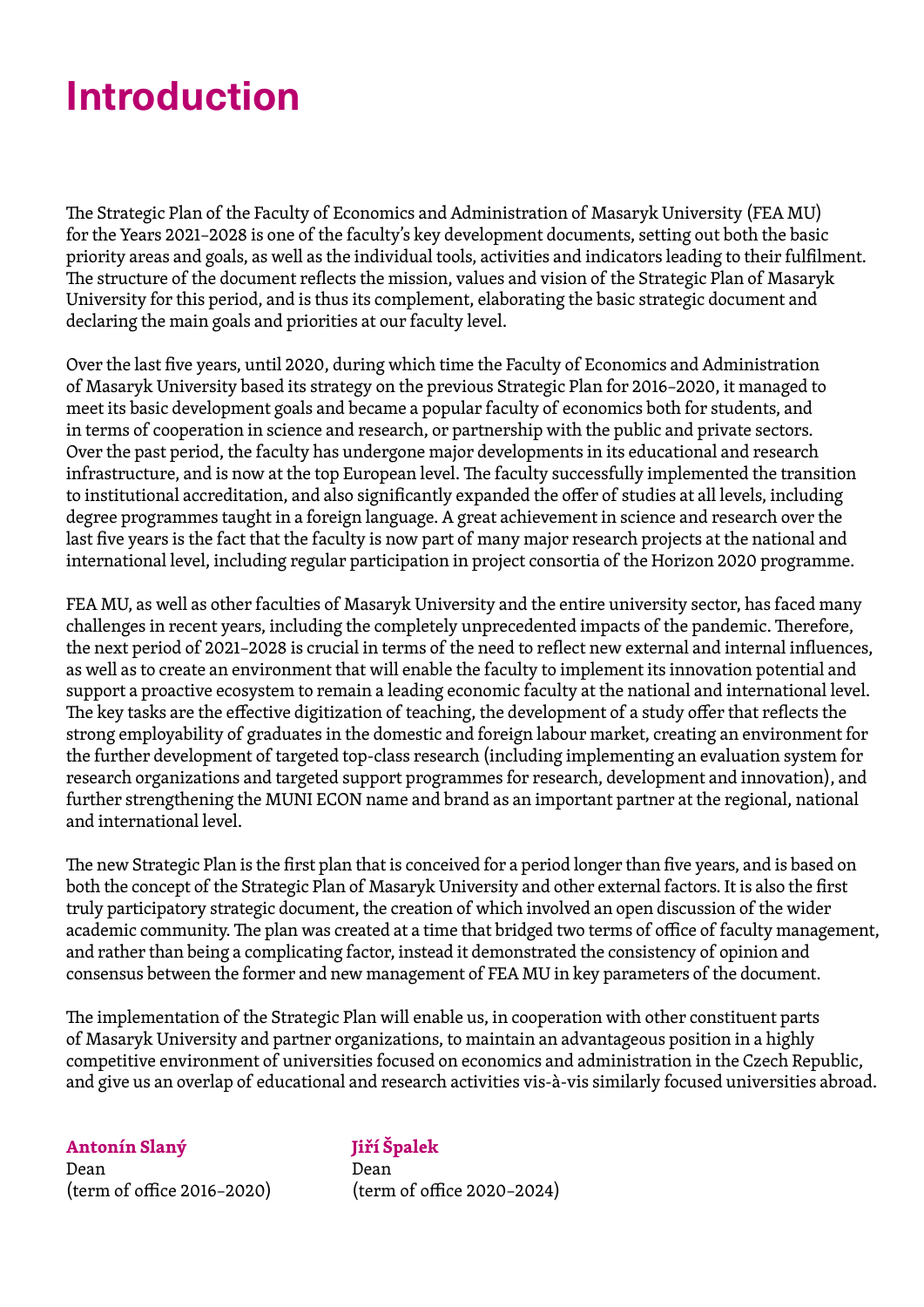### **Mission**

In accordance and in cooperation with other faculties of Masaryk University, the mission of the Faculty of Economics and Administration is – with its educational, research and social activities in the field of economics and administration – to support the development of society, to contribute to the healthy and high‑quality lives of every generation, and to support efforts for a secure, free, and cohesive society capable of critical thinking.

### **Values**

The values of the Faculty of Economics and Administration of Masaryk University are in line with the general values rooted in Masaryk University and expressed in the MU Strategic Plan. Since its founding, Masaryk University has always respected and professed the democratic values of a free republic. To this day, these values form the basis of its internal culture and are widely shared by the university's academic community. These values are:

### **FREEDOM**

Freedom, respected and defended as a principle of internal organization of the university in the form of academic freedom of teaching and research, or the freedom of choice of students' own curriculum profile, but also as a principle of the university's institutional autonomy towards the state and as a social imperative;

#### **RESPECT**

Respect for the rules establishing equal opportunities and transparency in how the institution functions, which is reflected, for example, in its internal administrative and economic settings, its study legislation, and in its commitment to the principles of academic ethics;

#### **RESPONSIBILITY**

Responsibility, understood in relation to the external environment as the public role of the university, emphasizing its task as a co‑creator of public opinion and active participant in public debate, but also as a major player in the transferral of knowledge and technology into practice, as a public service provider, and as an institution that is also open to disadvantaged or minority groups. Inwardly, individual responsibility for one's own choice of curriculum is an elementary principle of the functioning of an open and internally free study environment.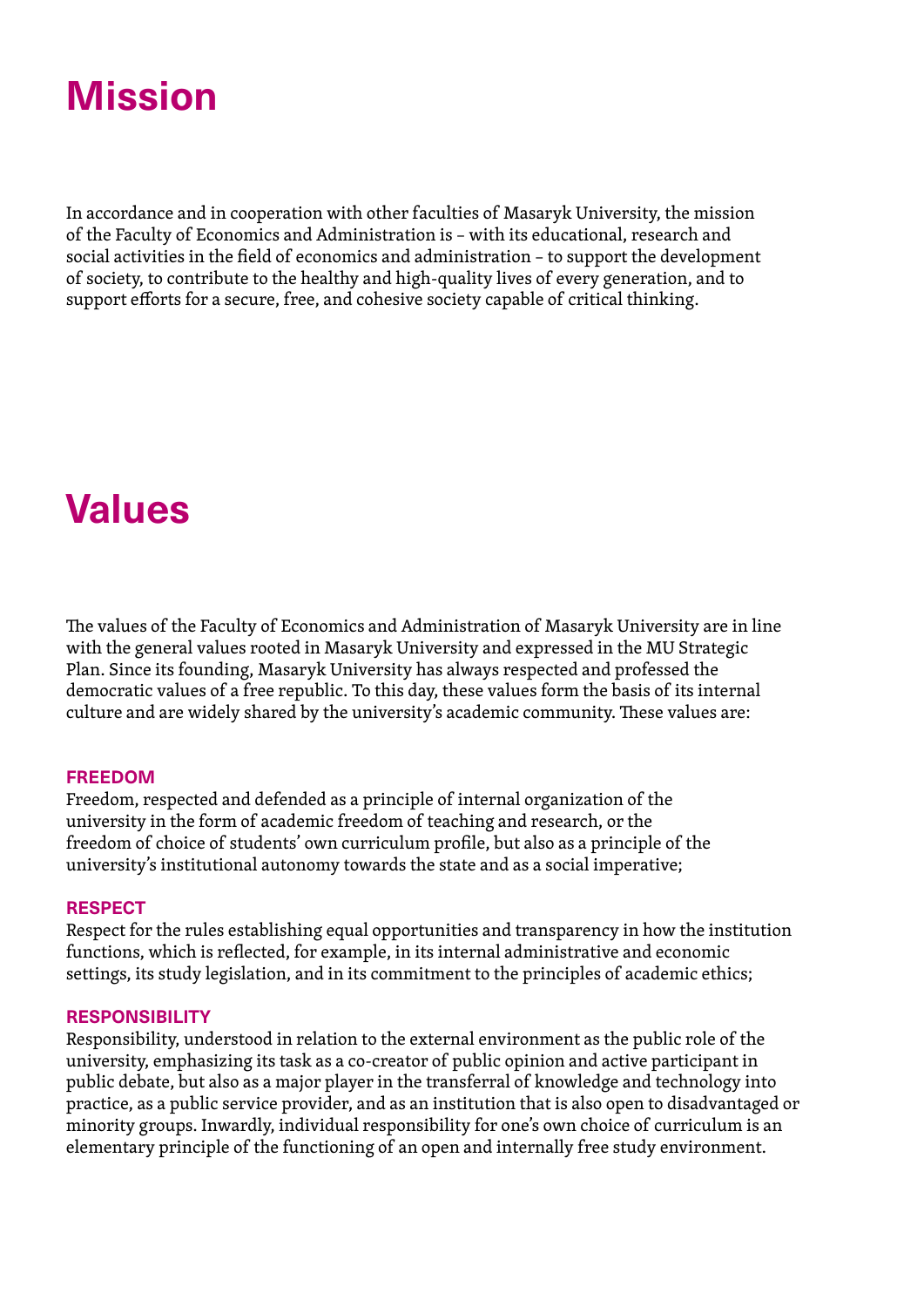### **Vision**

In the same way that the entire Strategic Plan of the Faculty of Economics and Administration of Masaryk University for the Years 2021–2028 takes as its starting point the Strategic Plan of Masaryk University for the years 2021–2028, so too does the faculty's vision. Nonetheless, this vision also reflects the specific conditions of the faculty's mission, arising from its focus on economics and administration and the related offer of degree programmes, its fields of study, and its scientific‑research orientation. With regard to these specifics, in 2028 the Faculty of Economics and Administration of Masaryk University wants to be:

- A faculty with a wide range of well-taught academically and professionally focused degree programmes, implemented in cooperation with partners not only within Masaryk University but also outside it, which allows Czech and foreign students to be successful in the labour market and in science and research in the Czech Republic and abroad;
- A faculty which is perceived in the Czech Republic by domestic and foreign academic staff members as an important educational and research centre in Central Europe;
- A unit creating potential for interdisciplinary activities both in the field of education and in the field of science and research, with an overlap to respected units in the Czech Republic and abroad;
- A faculty which is a sought‑after and reliable strategic partner for academic and non-academic organizations in the private and public spheres;
- A unit which contributes to the society-wide discussion on fundamental issues related to the sustainable development of society and to other fundamental topics, with respect for the principles of critical thinking;
- An employer with an attractive working environment for all employees, which supports the further education of academic and non-academic staff members, and supports the balance of work, family and personal life;
- A unit supporting the development of an internal culture for students and employees based on responsibility, performance, creativity and compliance with ethical principles.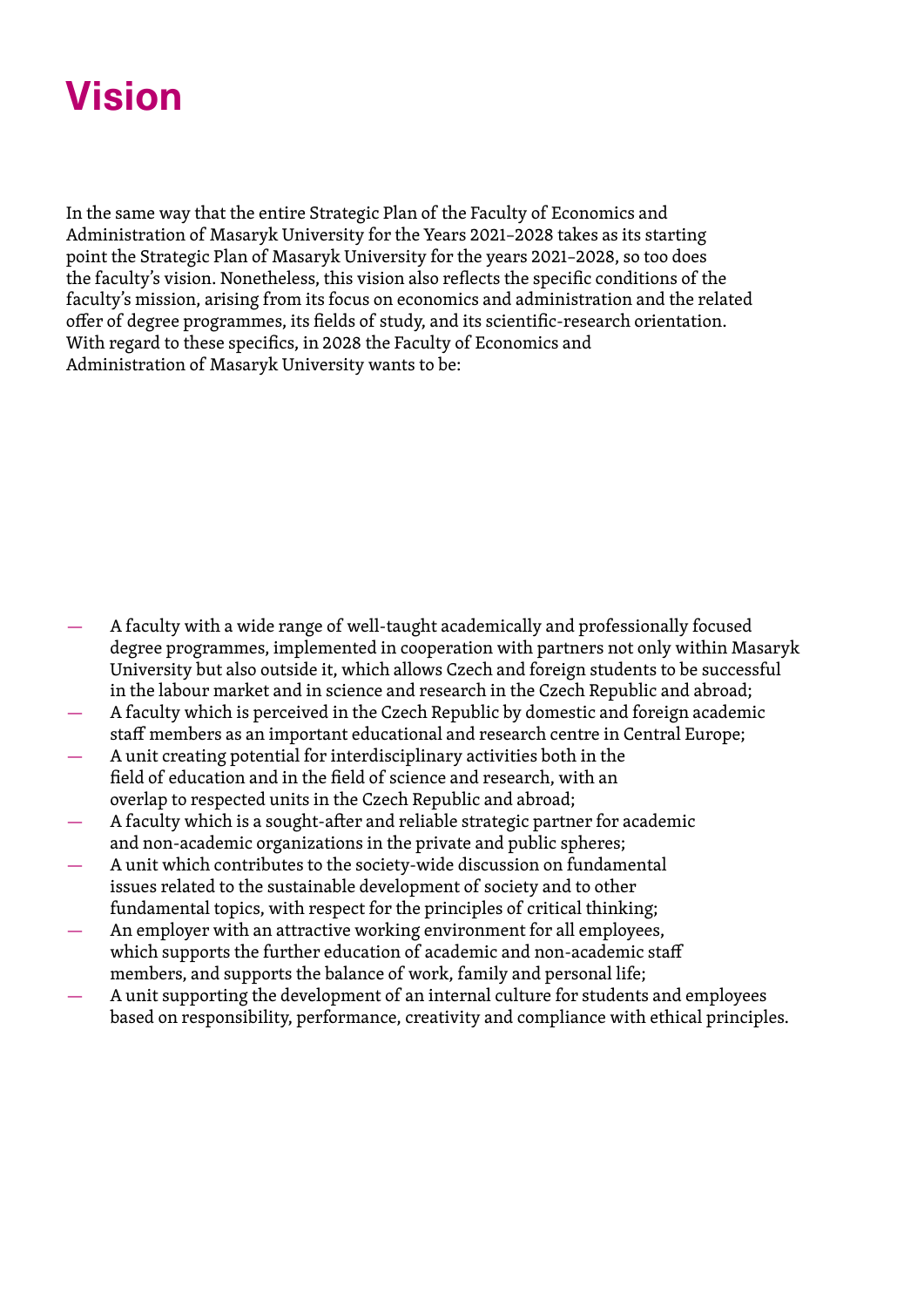Strategic priorities of the Faculty of Economics and Administration 2021–2028

### **A high‑quality and attractive education 1**

- **Individual and diversified doctoral degree programmes 2**
- **Prestigious national and international research 3**
- **Active societal role and communication 4**
- **Effective administration of the institution and successful personnel management 5**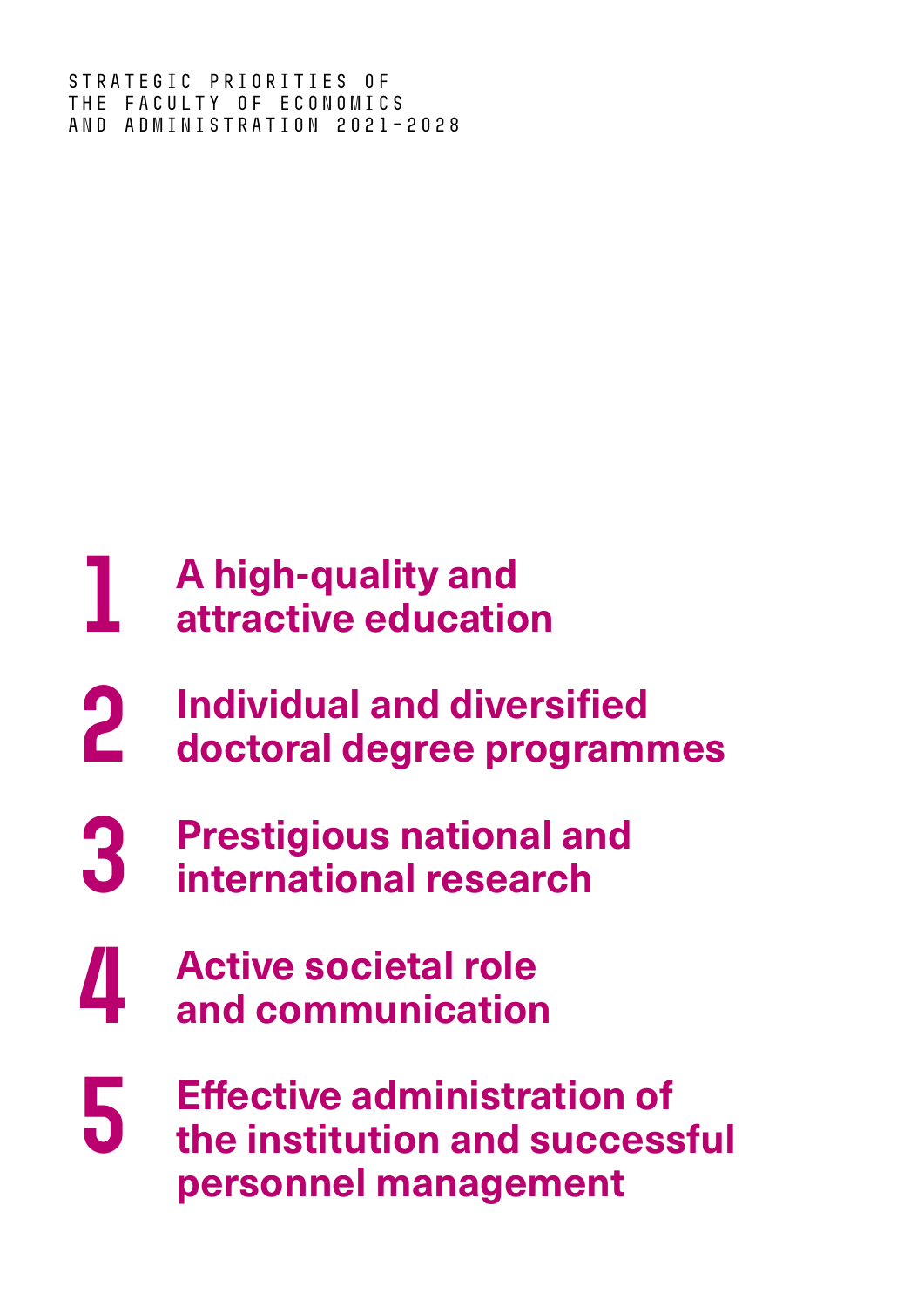**1**

# **A high‑quality and attractive education**

### Strategic goals

- **1.1 In relation to the wide range of degree programmes, increase students' opportunities for the individualization and flexibility of studies, both in relation to the profile of the graduate of the particular degree programme and the revised offer of elective educational activities**
- **1.2 Introduce tools enabling the development of modern forms of teaching at all levels of study, including the overall digitization of the basic elements of studies**
- **1.3 Increase possibilities for the permeability of study, including its completion in accordance with the latest foreign trends**
- **1.4 Increase the relevance of individual degree programmes in Bachelor's and follow‑up Master's studies to the needs of the labour market**
- **1.5 Reduce the student dropout rate and introduce tools to complete studies within the standard duration of study**
- **1.6 Increase the use of mobility programmes for students of Bachelor's and follow‑up Master's degree programmes**
- **1.7 Increase the attractiveness of degree programmes in a foreign language**
- **1.8 Expand the offer of further education courses in cooperation with faculty partners from the public and private sector**

### Tools, indicative measures and activities

- **1.1 In relation to the wide range of degree programmes, increase students' opportunities for the individualization and flexibility of studies, both in relation to the profile of the graduate of the particular degree programme and the revised offer of elective educational activities**
- Innovate the offer of programme-specific courses within the first years of study;
- In cooperation with student clubs (e.g. the Investors' Club), expand the offer of activities related to the study of individual degree programmes;
- Modernize the offer of Bachelor's degree programmes in relation to the development of the demand for studies and the requirements of the labour market, including a discussion on unifying the concept of Bachelor's studies;
- Create tools for reconciling study in the combined study mode with the professional and personal lives of students;
- Support teaching in a foreign language within the framework of Czech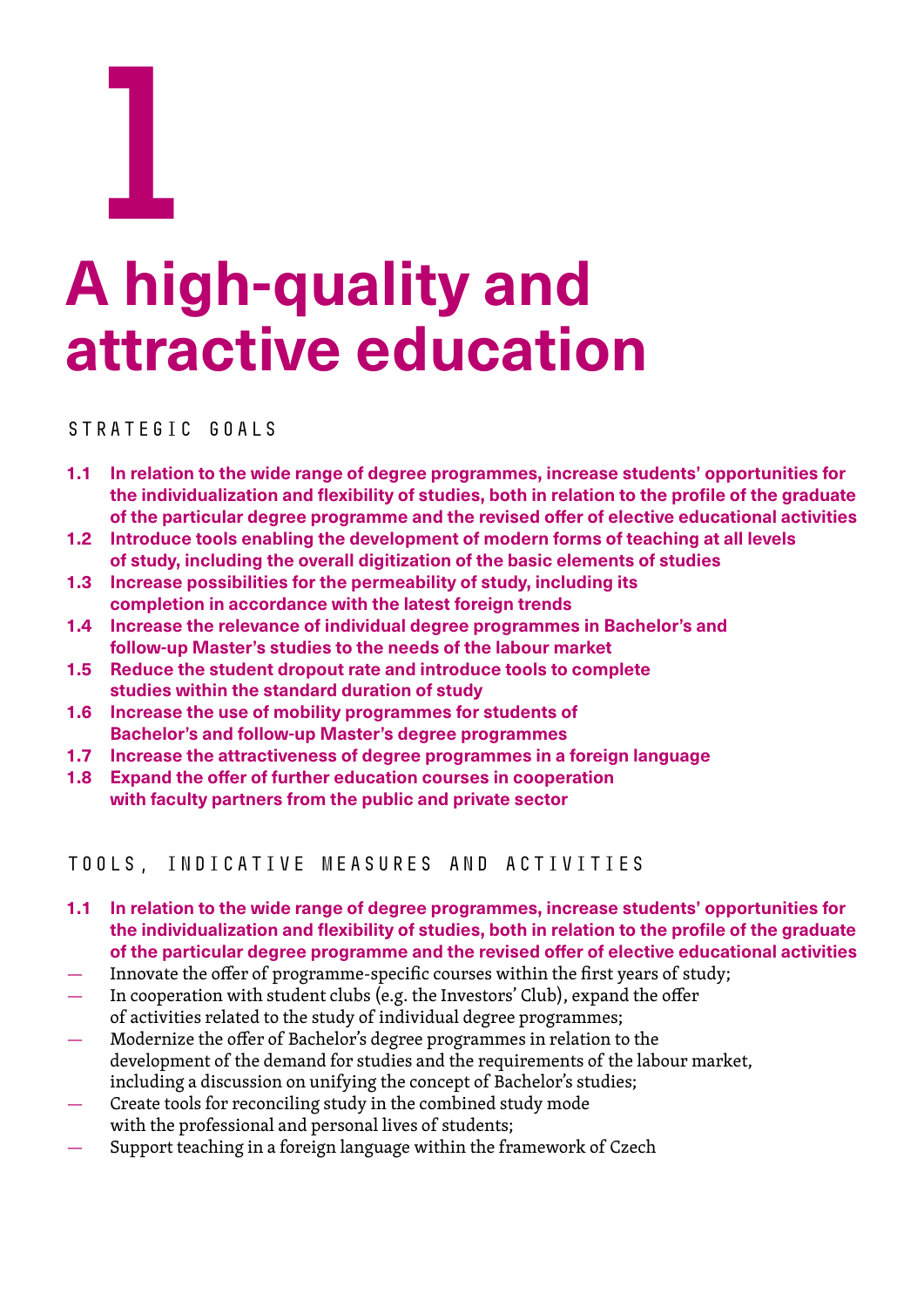degree programmes and unify their quality and level of difficulty;

- Expand the implementation of practical training and internships in the Czech Republic and abroad as compulsory or elective parts of individual degree programmes, and support students in the possibility of their completion – either in the form of granting credits or the further development of a unified framework;
- Carry out a revision of merit scholarships in order to increase students' motivation to achieve excellent results throughout their studies.
- **1.2 Introduce tools enabling the development of modern forms of teaching at all levels of study, including the overall digitization of the basic elements of studies**
- Create tools for the possibility of digitizing teaching using the latest IT and AV tools, including support for infrastructure (e‑learning support, including student evaluation online, improving the availability and quality of study materials in electronic form, improving awareness of and increasing the quantity, quality or added value of recorded online lectures, etc.);
- Create conditions for the implementation of teaching using innovative forms, including support for student teamwork;
- Change the way students' knowledge is tested (e.g. abandon the practice of repetitive testing) and bring it closer to testing for independent critical thinking;
- Enable academic staff members to avail themselves of further education in modern teaching methods in order to create alternatives to traditional frontal teaching (interactive teaching, simulations, project-oriented teaching), in cooperation with university-wide units;
- Support the link between graduate studies and the involvement of students in scientific research activities (for example, in relation to final theses topics), including involvement in research teams at the faculty;
- Support the use of individual tools of modernized infrastructure through the regular training of teachers.
- Support the development of the language competences of academic staff members involved in teaching foreign language courses.
- **1.3 Increase possibilities for the permeability of study, including its completion in accordance with the latest foreign trends**
- Further expand the importance of final theses as a crucial point in the overall process of implementing graduate studies at the faculty (link to the revision in the form of state final examinations);
- Support the process of cooperation between individual units of the faculty, as well as between other units of the university, in order to offer a range of interdisciplinary topics for final theses;
- Motivate students to completing their diploma theses by offers of cooperation connected directly with practical training, e.g. co-tutoring;
- Further expand the involvement of qualitative criteria in the evaluation process within the educational process of graduate studies (ability to discuss the topic by students, essays on the ability to describe a topic, etc.);
- Support the exchange within the faculty of so-called good practice between individual units – support in the form of pedagogical conferences, interdepartmental seminars, etc.
- **1.4 Increase the relevance of individual degree programmes in Bachelor's and follow‑up Master's studies to the needs of the labour market**
- Involve partners from the public and private sectors in educational innovation and consult with them their contribution to the graduate's profile and subsequent employment;
- In cooperation with partners, expand the offer of professionally oriented combined degree programmes and set up the process for their communication with the target group.
- Intensify or increase the number of complementary activities implemented in cooperation with partners from the private and public sectors, as well as in cooperation with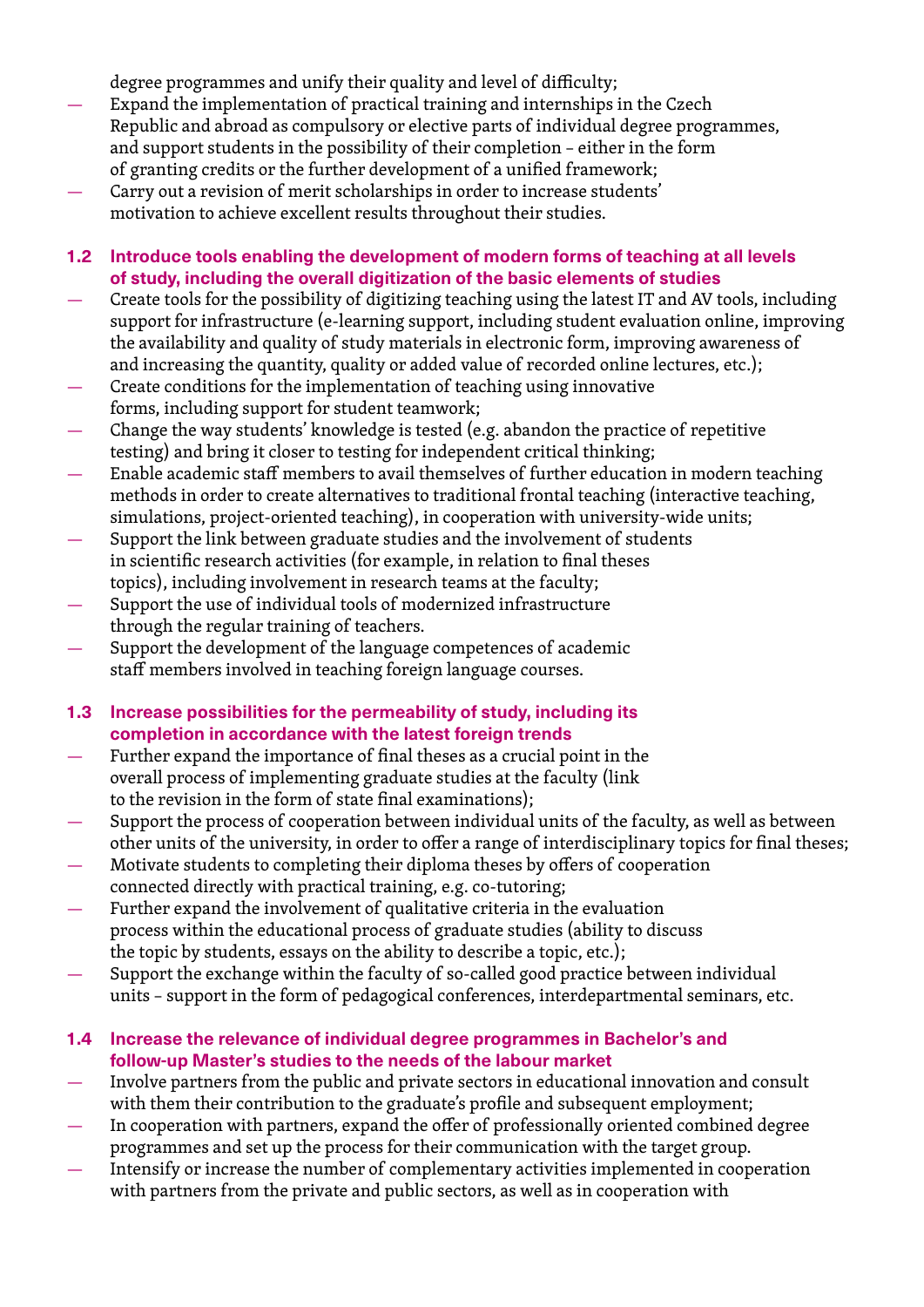student clubs, and create links to teaching (e.g. expansion of TopSec activities);

- In cooperation with other faculties of Masaryk University and external partners, support the involvement of the faculty in new thematic areas having the potential for creating degree programmes that are highly relevant to the labour market;
- Create tools to increase the employability of graduates in the labour market through faculty-wide tools created in cooperation with university units – such as the project manager training centre;
- Create conditions for teacher internships with public and private sector partners, and support the transfer of knowledge into teaching.

**1.5 Reduce the student dropout rate and introduce tools to complete studies within the standard duration of study**

- Create conditions for optimizing the number of students per pedagogical staff member and ensure long-term sustainability;
- Use motivational tools to support teachers' interest vis‑à-vis further education in pedagogical and didactic competencies, in close cooperation with the university's CERPEK unit; Stabilize the functioning of so-called study advisors at individual departments, coordinate and evaluate their activities;
- In cooperation with the central level of the university, further support the introduction of tools to identify potential risk factors leading to the termination of studies;
- Support the identification of first-year students with the relevant degree programme in the form of targeted mass events (e.g. first‑year student meets), as well as the activities of individual faculty units;
- Further develop the use of feedback tools (e.g. student surveys) in the context of ongoing changes in teaching and course assessments in order to respond to any critical points identified by students;
- Use internal tools to support the involvement of student teams in national and international competitions, and promote these opportunities long-‑term as a motivating factor – starting with first‑year students;
- In relation to the system of internal and external performance indicators, further expand work with data and information regarding student dropout, including regular evaluation.

### **1.6 Increase the use of mobility programmes for students of Bachelor's and follow‑up Master's degree programmes**

- Expand and improve cooperation with foreign universities and other partners, including expanding the list of recognized subjects with a direct link to the curriculum of the degree programme at the faculty;
- Further develop a system enabling the maximum recognition of completed courses and courses from abroad in relation to the structure of the relevant degree programme (including setting the cooperation for interfaculty programmes);
- Moreover, support the motivation of students to use mobility programmes, both through individual information tools and especially in cooperation with individual teachers and thesis supervisors;
- Support the creation of new innovative forms of mobility, for example in the form of blended learning (a combination of full-time internships and online teaching);
- Support the interaction of Czech (Slovak) students and foreign students in teaching and follow‑up elective study activities.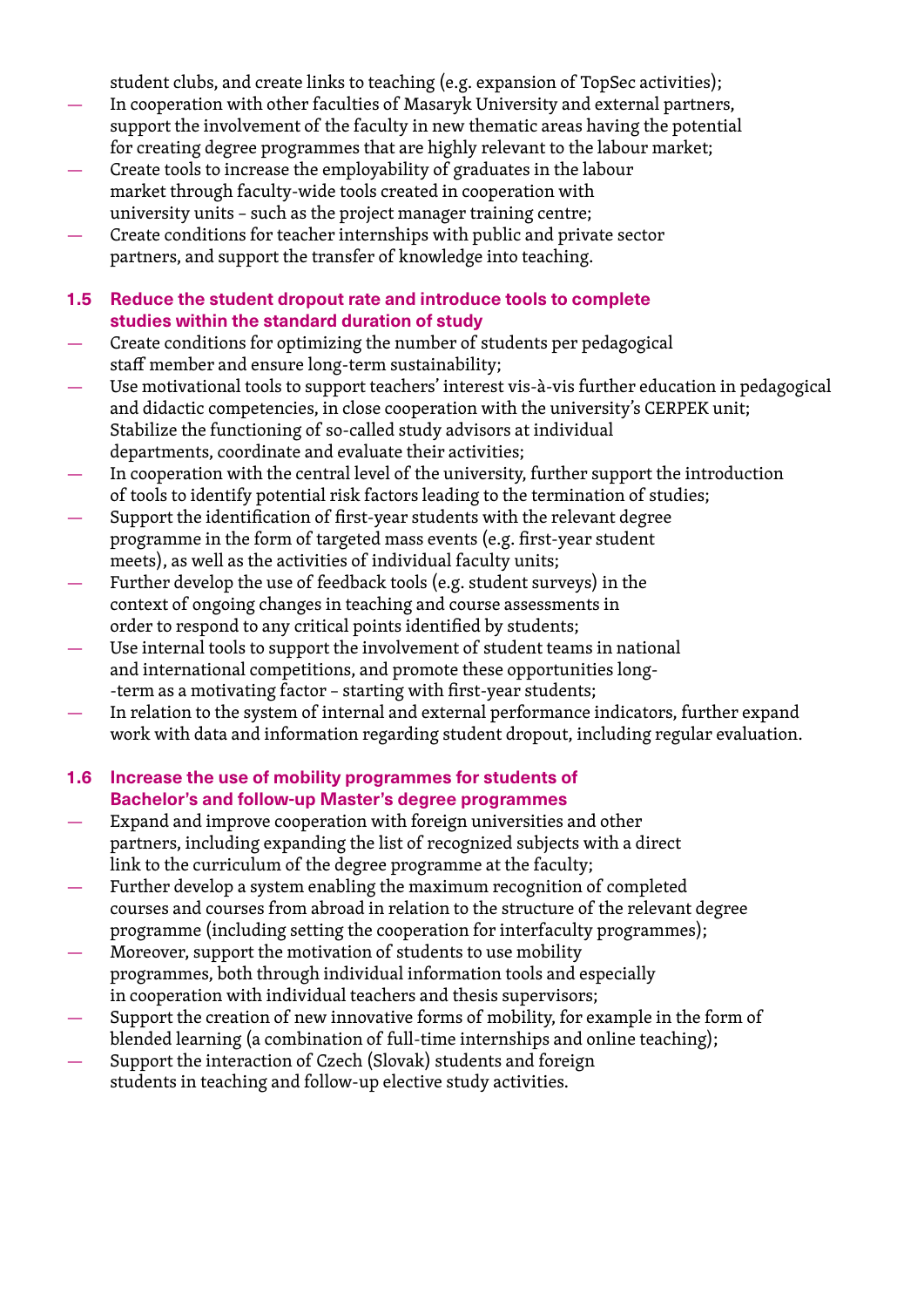### **1.7 Increase the attractiveness of degree programmes in a foreign language**

- In cooperation with other units of Masaryk University, support the establishment of multidisciplinary degree programmes in a foreign language;
- Support the involvement of the faculty's individual units in the creation of so-‑called multiple degree programmes with foreign units, including active support to find opportunities for their creation (e.g. the Erasmus Mundus programme);
- Intensify cooperation of the faculty's individual units with foreign partners on the exchange of knowledge concerning good practice in the teaching of individual courses, including the involvement of relevant study tools;
- Intensify the international mobility of teachers between the faculty and foreign cooperating institutions;
- Support the implementation of tools in the form of summer and winter schools for students of the faculty, interested students from other universities, and those interested in studying in foreign language programmes;
- Co‑operate with foreign institutions on the exchange of knowledge concerning good practice in the teaching of individual courses, including the involvement of relevant study tools;
- Aim for international accreditation for selected degree programmes;
- Support the exchange of teachers (e.g. invited scholar) between the faculty and cooperating foreign institutions;
- Support the involvement of external partners from the public and private sectors in the implementation of foreign language programmes.
- **1.8 Expand the offer of further education courses in cooperation with faculty partners from the public and private sector**
- Set a process for long-term communication with partners from the private and public sectors to determine the demand for further education in the form of so-called non-degree courses;
- Create a network of stable partners for whom the faculty will be a supplier of further education, with the potential for the long-term development of forms and methods of education (fulfilling the concept of modularity, mutual branding);
- Further develop the system of certifications granted by the faculty, drawing upon the brand quality of Masaryk University, and link to other possibilities;
- In cooperation with the central level of Masaryk University and other units, support the development of faculty and university units supporting the offer of further education, e.g. the centre for training project managers.

- **Teaching competence** and experience are fully **integrated into the criteria of the habilitation procedure and the professor appointment procedure**, and are also taken into account and specified in the work content
- Set **system for rewarding excellent pedagogical work** rewards individuals and academic
- teams, and supports the creation and **dissemination of teaching innovations through specific tools**
- **Number of students per teacher** (maintaining a favourable ratio reflecting the quality of education and at the same time taking into account growth in the applicant population)
- **Proportion of unsuccessful students** in degree programmes in various phases of study (declining trend)
- Students of Bachelor's degree programmes (not subject to regulation) have a practical opportunity **to choose the study plan by the second semester**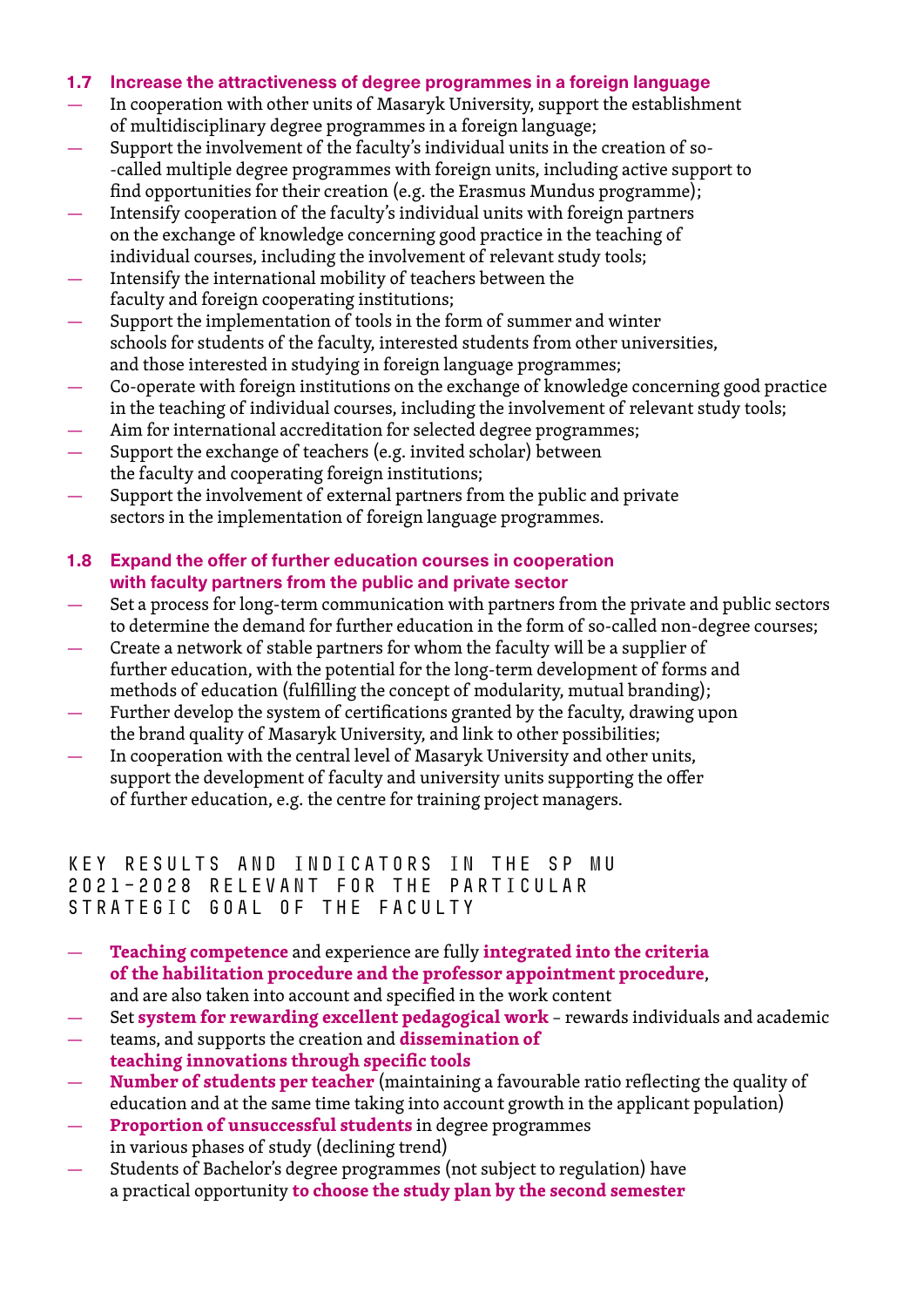- Implemented rules enabling **flexible changes of degree programmes**
- Number of **students** who have successfully **completed shared university core courses** (growing trend)
- Number of **students opting for studies with an interdisciplinary nature** by combining major and minor study plans (growing trend)
- Implemented **tools to compensate for the disadvantages of students** in the early stages of studies
- Number of **degree programmes** implemented in a **purely distance study mode**
- **Online education** is an **integral part of teaching and learning** in all forms of study **at all faculties**.
- The **number of students and outside experts involved in the evaluation of teaching quality** (in the
- evaluation of degree programmes, within programme boards, etc.; growing trend)
- Systematized **new offer of all lifelong learning options** available on the university website **structured according to the typical needs of potential applicants** (combined and distance forms of degree programmes for studies while working, short professional programmes for changing qualifications, online courses for acquiring specific skills, etc.)
- The university **offers its students** the opportunity **to identify their skills portfolio** before entering professional life
- **The obligation to complete at least one expert course in a foreign language** within the Czech degree programme is introduced at all faculties of the university
- **Proportion of professional courses taught in foreign languages** in non‑ ‑philological degree programmes carried out in Czech (growing trend)
- Number of **foreign language courses in the blended learning mode** included in the standard study offer at individual faculties (growing trend)
- Number of **degree programmes in English with teaching** in all types of study (increasing trend)
- Proportion of **foreign students** in degree programmes (growing trend)
- Proportion of **students completing a study stay abroad during their studies** (lasting 1 month, 1 semester, etc.; growing trend)
- **A university‑wide Welcome Centre** with a wide range of services for international students and employees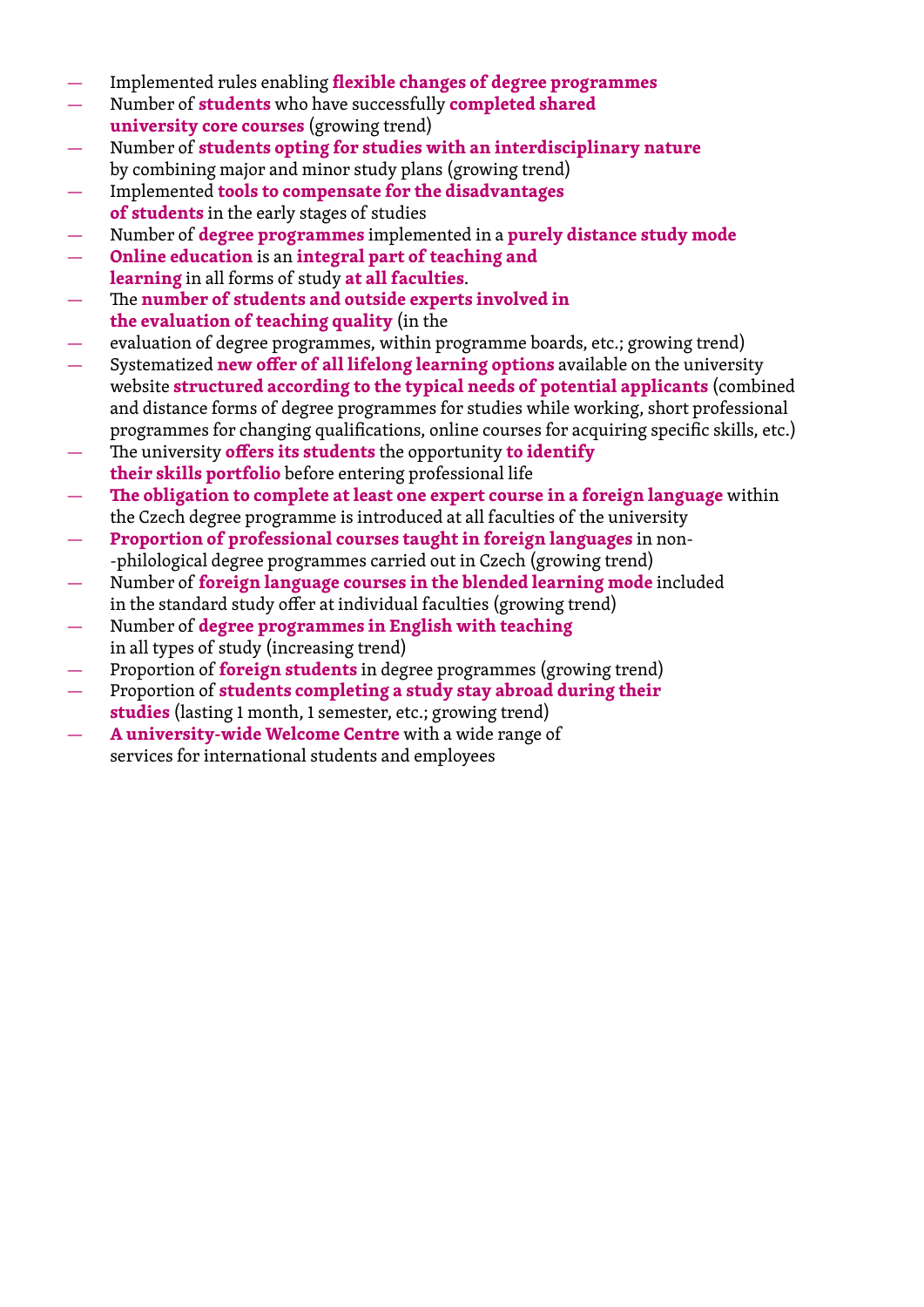

# **Individual and diversified doctoral degree programmes**

STRATEGIC GOALS

- **2.1 Increase the attractiveness and success of doctoral studies for motivated and talented students**
- **2.2 Strengthen the internationalization of doctoral studies**
- **2.3 Create conditions for the implementation of interdisciplinary doctoral degree programmes**
- **2.4 Strengthen the environment of mutual cooperation between supervisors and doctoral students**
- **2.5 Create an environment to strengthen research within doctoral studies with a link to the development of students' publishing activities**

### Tools, indicative measures and activities

### **2.1 Increase the attractiveness and success of doctoral studies for motivated and talented students**

- Change the structure of the admissions procedure so that it takes into account not only the quality but also the motivation of applicants for doctoral studies, strengthen contact between the student and supervisor before the admissions procedure itself;
- Create tools for monitoring and evaluating doctoral studies;
- Support the continuity of studies for doctoral students in the form of creating motivational tools enabling the solution of various situations associated with the study (e.g. a significant increase in the length of studies);
- Support the work of the doctoral boards of doctoral degree programmes with the aim of reflecting the results of feedback from individual programmes, and to actively project it onto the structure and functioning of the degree programme;
- Create motivational tools to support the student in completing their dissertation thesis within the standard duration of study;
- Create a system of addressing graduate students from the Czech Republic and abroad, introducing them to the possibilities of doctoral studies, and supporting their recruitment to study at FEA MU;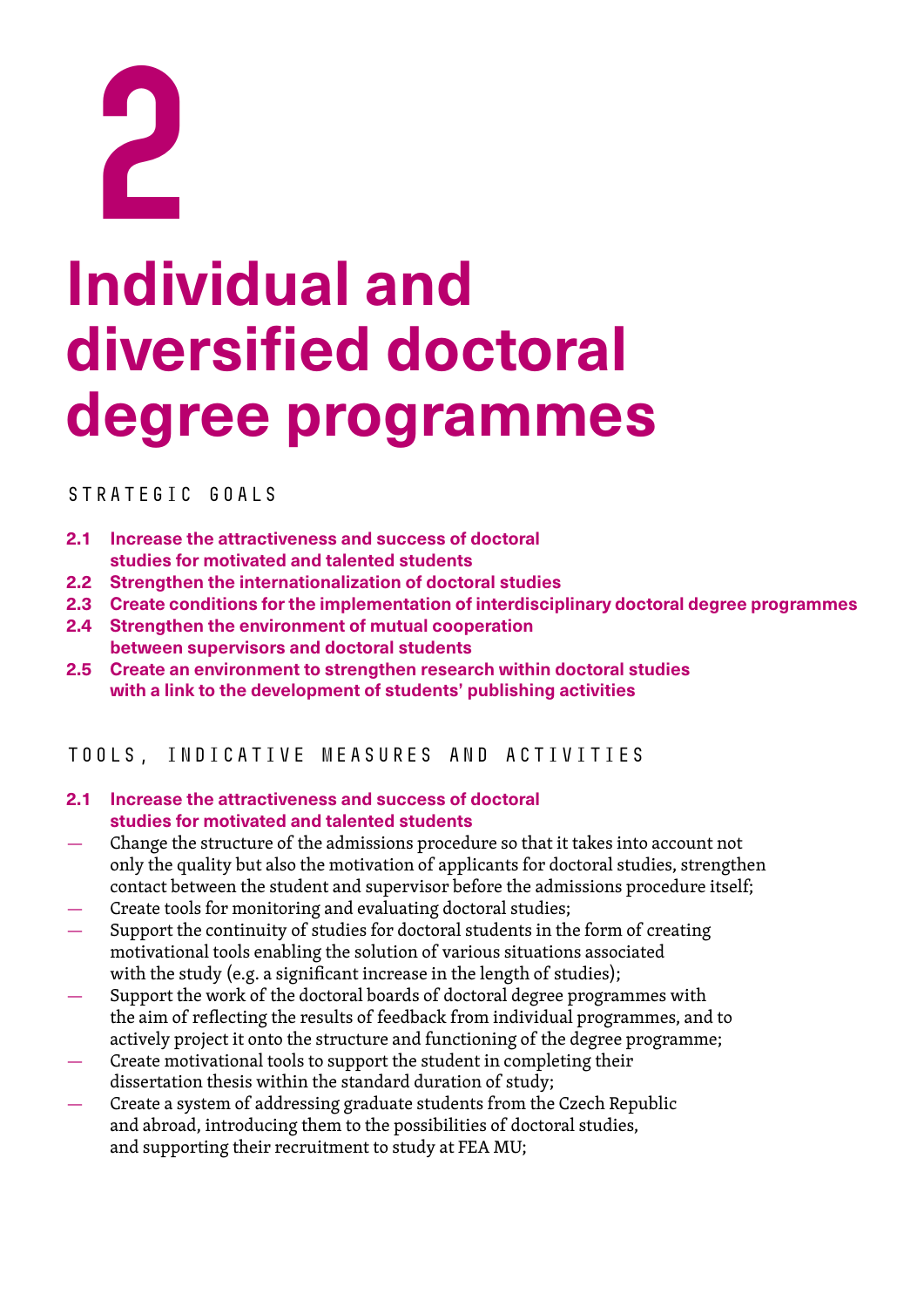- Carry out a revision of scholarships and tuition fees in doctoral degree programmes and also ensure equal study conditions for all doctoral students in a language other than Czech;
- Create a communication tool acquainting doctoral students with the faculty and the relevant home unit (doctoral first-year student meets, introduction of research teams and specializations, etc.).

### **2.2 Strengthen the internationalization of doctoral studies**

- Support possibilities for increasing the number of motivated and talented foreign doctoral students (e.g. the possibility to finance talented students from abroad through state support);
- Implement a system of compulsory foreign internships for doctoral students with a recommended length of at least 3 months (90 days);
- Support sending doctoral students for internships abroad, including the possibility to carry out a postdoctoral fellowship with a foreign partner after completing their studies;
- Within the framework of cooperation with foreign partner research organizations, promote the possibility for long‑term doctoral student exchanges and their involvement in research teams at the host institution;
- Initiate and support cooperation with recognized foreign institutions (according to international rankings) through the implementation of studies under dual guidance (so-called cotutelle).

### **2.3 Create conditions for the implementation of interdisciplinary doctoral degree programmes**

- In cooperation with other faculties, analyse the possibility of joint degree programmes that would be implemented on an interdisciplinary basis, including joint supervision of dissertation theses (e.g. the economic impacts of new IT technologies or the introduction of new biotechnologies);
- Support the use of so-called collaborative doctoral studies in cooperation with partners from the public and private sectors, and strengthen professionally oriented doctoral studies.

### **2.4 Strengthen the environment of mutual cooperation between supervisors and doctoral students**

- Define the roles and responsibilities of the supervisor and the doctoral student, including the provision of methodological support to supervisors in the form of workshops and seminars on the possibilities of doctoral student development tools;
- Develop a system for evaluating the quality of supervisors' work (their publishing activities, length of study of their doctoral students, employment of doctoral students, etc.).

### **2.5 Create an environment to strengthen research in doctoral studies with a link to the development of students' publishing activities**

- Support the excellent publishing activities of doctoral students in the field of their dissertation thesis by introducing a motivational system in cooperation with supervisors;
- Initiate a discussion on contracted modes of doctoral study;
- Support targeted research by involving combined doctoral students in scientific research activities, including the corresponding publication output;
- Prepare comprehensive introductory training for doctoral students in which they are acquainted with the basic evaluation parameters of their activities and the evaluation of publishing activities, etc., including the relevant dates;
- Introduce elective courses (including the provision of teaching in cooperation with external experts) which would enable students to further expand the possibilities of their research;
- Create a communication tool acquainting doctoral students with the faculty and the relevant home unit (doctoral first-year student meets, introduction of research teams and specializations, etc.).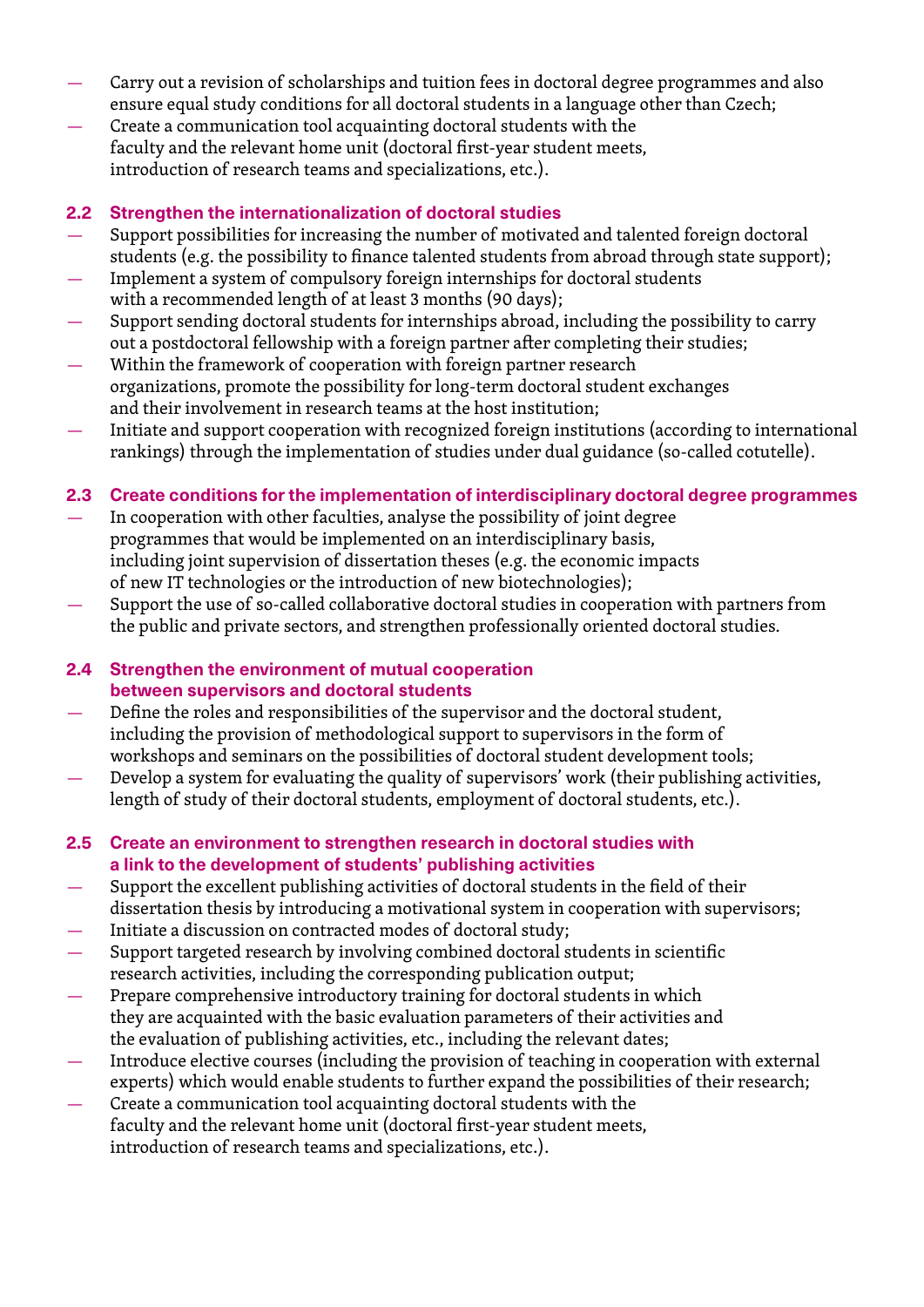- Established **standards of doctoral studies** at faculties also as **part of the internal evaluation** of doctoral degree programmes
- Implemented **standardized requirements** for the quality of the **work of supervisors** of doctoral students
- The proportion of **doctoral students' research outcomes** that are **indexed** by the world's major multidisciplinary citation databases (**Web of Science**, **Scopus** and similar such databases) from the total number of doctoral students' outputs from MU (growing trend)
- The proportion of research **publications of doctoral students in prestigious sources** (journals, publishers) with regard to the quality criteria of the **given scientific discipline** (growing trend)
- **Proportion of students completing** a foreign internship during their doctoral studies (in lengths of a min. 1 month, 1 semester, etc.; growing trend)
- Proportion of doctoral students who **successfully graduate** within the **standard duration of study** (growing trend)
- Average amount of **financial evaluation per doctoral student** at individual faculties (growing trend)
- Number of supported doctoral students from **scholarship programmes for the evaluation of excellent results** in doctoral studies (growing trend)
- Portfolio of **motivational tools** for doctoral students and supervisors within the **PhD academe** at MUNI
- Established system for **monitoring the employment and career paths of doctoral graduates**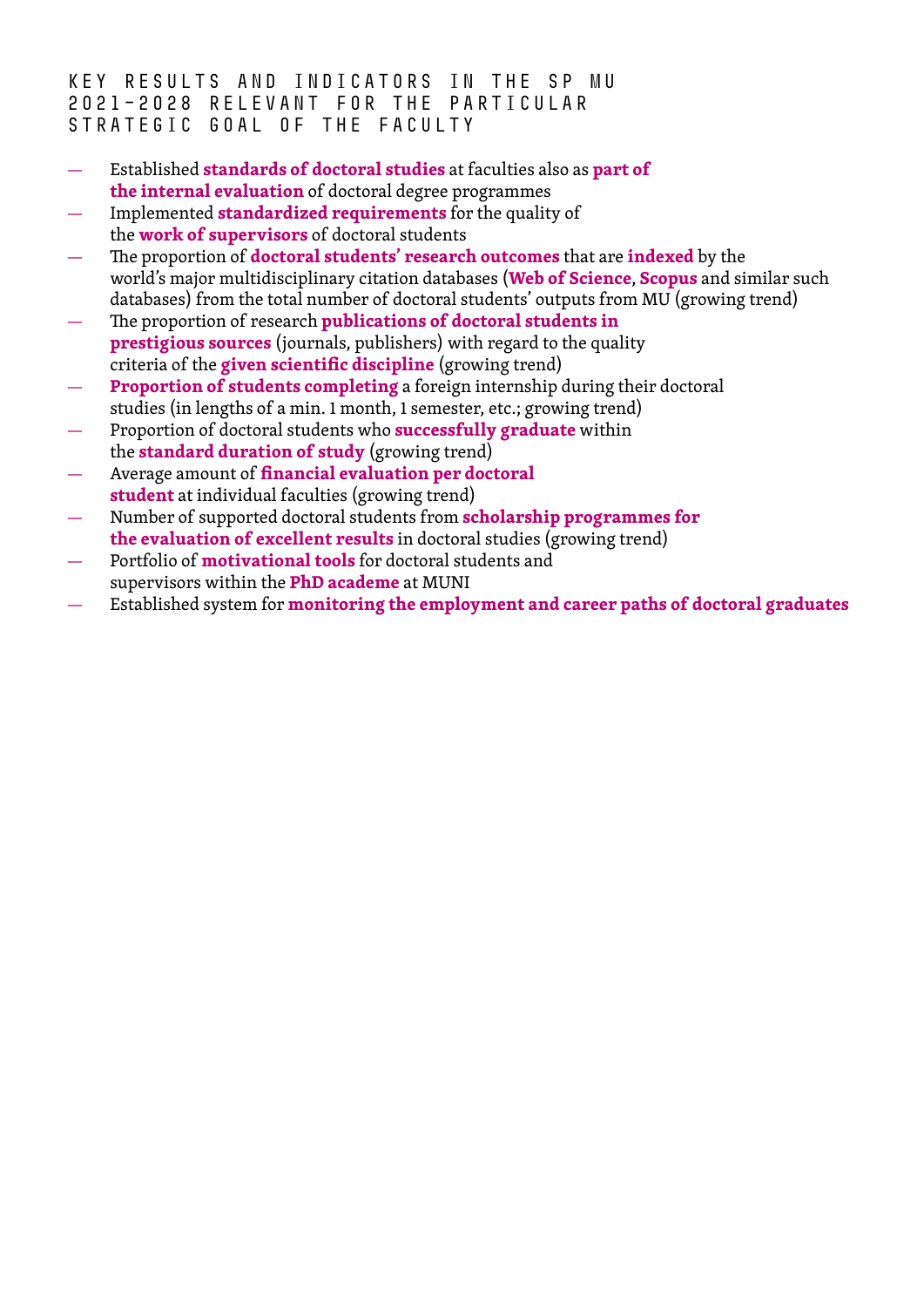**3**

# **Prestigious national and international research**

### Strategic goals

- **3.1 Support key research topics and the creation of excellent results in R&D**
- **3.2 Develop applied research**
- **3.3 Support the communication and promotion of the faculty's R&D activities**
- **3.4 Involve the FEA MU in international research projects and consortia**
- **3.5 Internationalize research, including cooperation in science and research with foreign partners**

### Tools, indicative measures and activities

- **3.1 Support key research topics and the creation of excellent results in R&D**
- Support the further development of key research topics identified at individual departments and research institutes, including the creation of internal tools for securing funding;
- In cooperation with other faculties and departments of Masaryk University, develop strategic interdisciplinary research topics identified with regard to major societal challenges – especially in the fields of biotechnology, biomedicine, pharmacy, security, health and quality of life, and environment and sustainable development, and which are described in the Strategic Development Project of Masaryk University 2021+ "Innovation for a Healthy and Safe Society"
- In cooperation with domestic and foreign partners, seek and support long-term opportunities for key research topics with international implications, including interdisciplinary research topics;
- Adjust the settings of research institutes at the faculty in order to support excellent results in cooperation with departments;
- Support the development of a project support system in order to create conditions for the involvement of research teams in prestigious programme frameworks in the field of science and research;
- Integrate new researchers, especially foreign ones, into long-term teams at the faculty, and connect support for these researchers already with their activities in the context of graduate or doctoral studies (final theses, etc.);
- Increase the number of functioning interdepartmental and interfaculty research teams with long-term research topics;
- Create tools for motivating researchers working at the faculty to get involved in long‑ ‑term research teams already when completing their doctoral studies, with a vision to potentially pursue further work within the R&D teams established at the faculty;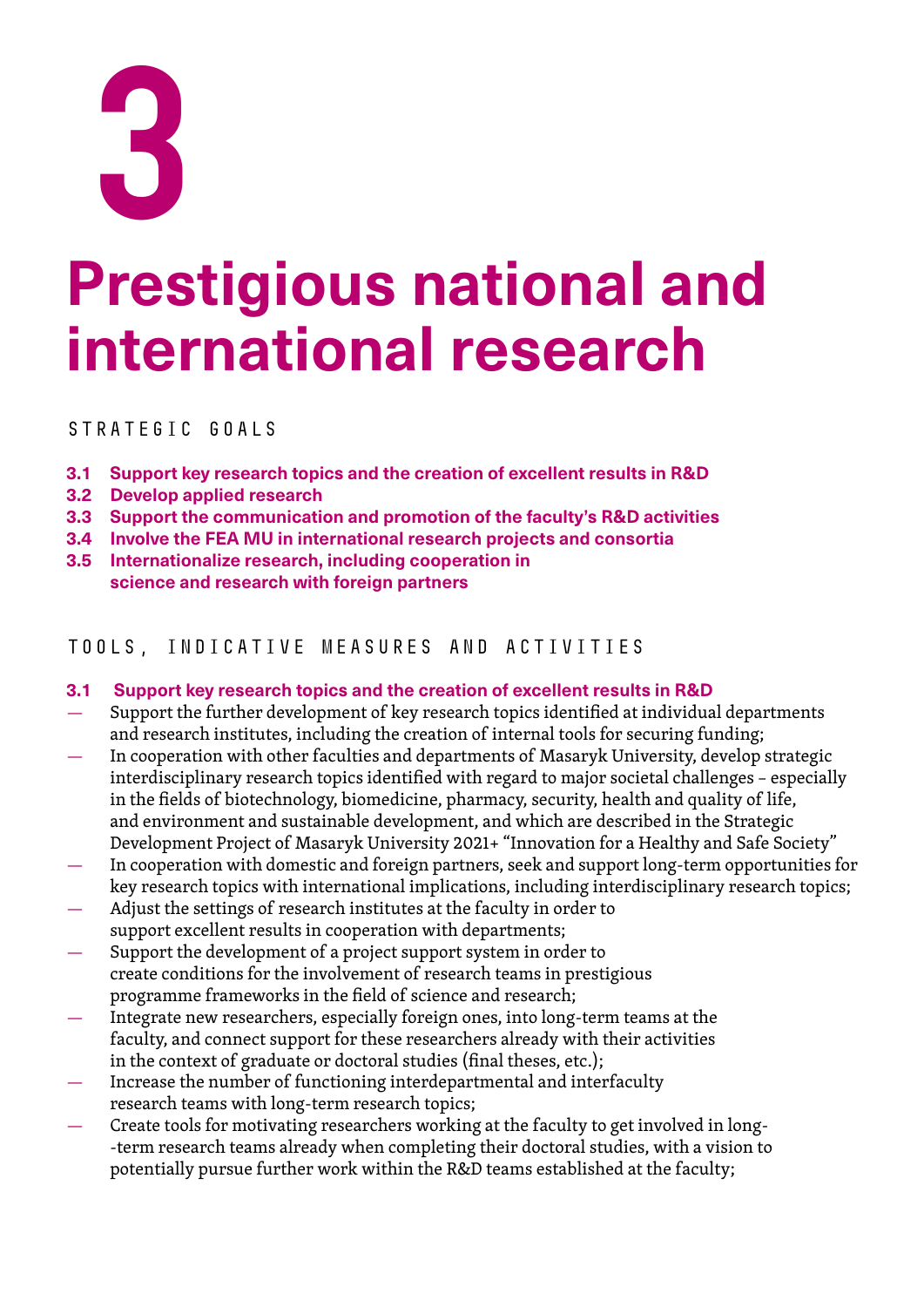- Create tools to increase the citation index of published results (indexed in the world databases WoS and SCOPUS) – especially support for visibility and dissemination;
- Support the introduction of the Open Science and Open Access concepts in cooperation with the central units of the university, and the creation of appropriate information tools for academic and non-academic staff members;
- In cooperation with university units, communicate intellectual
- property values (including the Open Science concept);
- Secure long-term access to electronic resources, including updates of relevant databases, etc.

### **3.2 Develop applied research**

- Support the involvement of the faculty in platforms of cooperation with the private and public sector in order to identify opportunities for involvement in R&D (including the conclusion of long-term cooperation agreements, etc.);
- Increase research cooperation with relevant partners, including the conclusion of long-‑term contracts for research activities (e.g. South Moravian Region, City of Brno);
- In connection with the use of programme frameworks supporting the application of science and research outcomes (especially TA ČR), support the submission of follow-up projects with the aim of maintaining and deepening long-term cooperation with application partners;
- Create a user‑friendly communication portal, used by academic staff members, centred on the possibilities of using individual programme frameworks to support the application of basic research outcomes at the faculty (e.g. developing and applying GA ČR outcomes).

### **3.3 Support the communication and promotion of the faculty's R&D activities**

- Develop tools for implementing the effective internal evaluation of science and research outcomes, including communication with academic staff members, and tools for internal promotion;
- Support the exchange of information on the outcomes of projects and other research activities within the faculty in the form of regular workshops and conferences;
- Create a set of tools (e.g. websites) to enable the promotion of interesting outcomes and opportunities for cooperation in the field of R&D with the representatives of partners and expert circles;
- Promote the portfolios of key research topics at events in the Czech Republic and abroad (e.g. network workshops and conferences).

### **3.4 Involve the FEA MU in international research projects and consortia**

- Increase the capacity and possibilities of the system for the project support of individual faculty departments with the aim of increasing the involvement of the faculty's research teams in international research programme frameworks;
- Within the framework of international projects, support the active role of faculty teams, including the possibility of publishing activities in prestigious international journals (Q1 and Q2);
- Support the connection of faculty research teams to units actively involved in international science and research projects, and develop tools to inform research teams at the faculty about opportunities to participate in international projects and consortia;
- Create a suitable system of motivational evaluation for individual employees and research teams to obtain an international project, or get involved in an international research framework.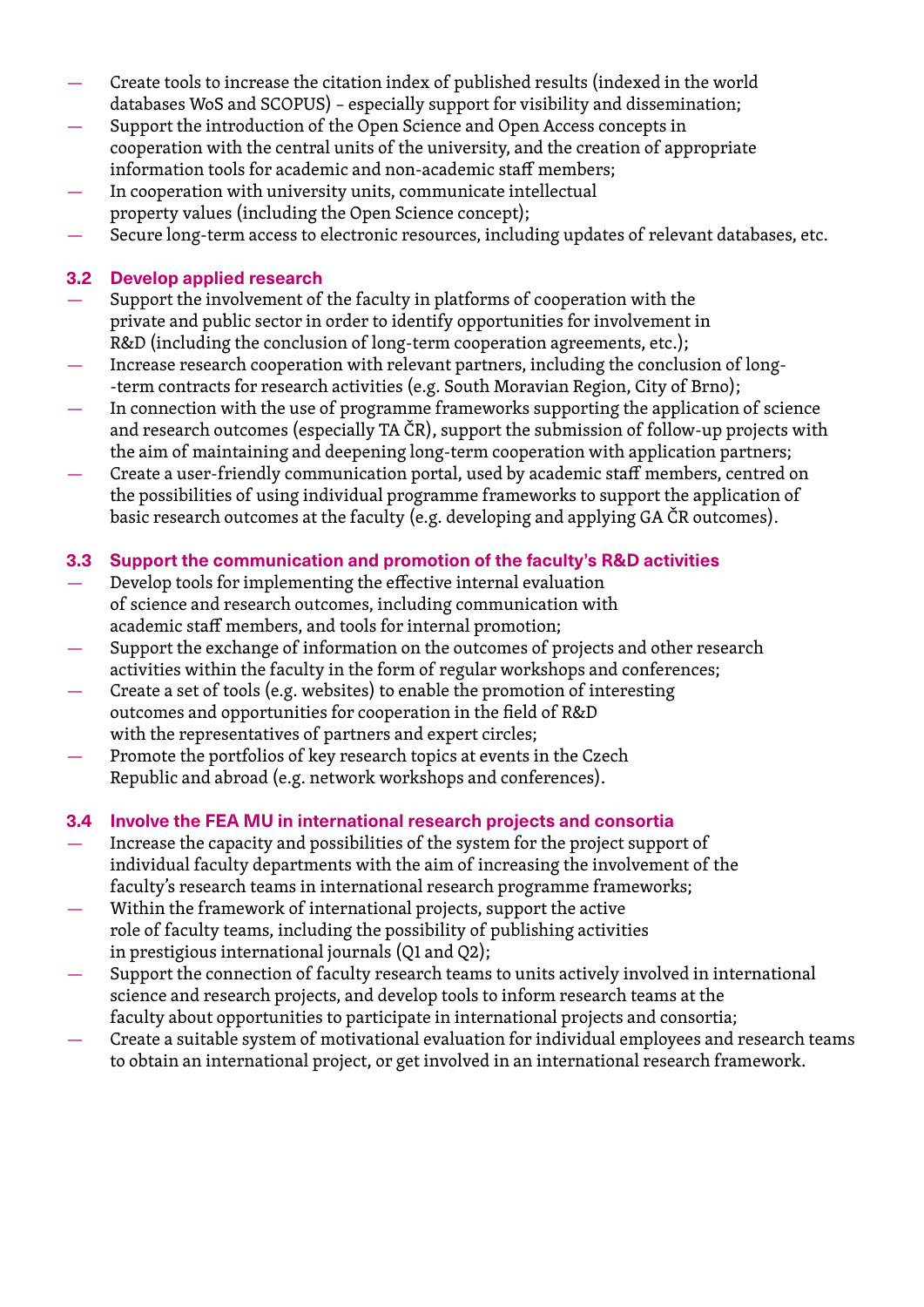### **3.5 Internationalize research, including cooperation in science and research with foreign partners**

- Support the employment of foreign researchers, especially in the position of "postdoc" in order to support the internationalization of research teams in the long term and to further significantly reduce faculty inbreeding;
- Introduce a system of foreign trips for all academic positions (from assistants to professors) and combine it with other tools for professional development (e.g. the sabbatical system);
- Focus on creating opportunities for the long-term activities of foreign workers, even after the end of projects, create conditions for long-term activities;
- In cooperation with the central level of the university, create and develop tools for the activities of foreign postdocs at the faculty (standard selection procedures, etc.);
- Create a long‑term strategy associated with internationalization in the field of R&D, including the search for relevant foreign experts and their engagement long‑term in research teams at the faculty.

- Successful implementation of a **strategic development project** in the field of innovation for a **healthy and safe society**
- Built high-quality university facilities connecting basic and clinical research in the field of human health **and full use of the research potential of the Faculty of Pharmacy MU**
- Number of proposals and projects obtained in the grant schemes **of international funding bodies, where MU is in the role of investigator or co-investigator** (especially in Horizon Europe)
- Number of projects **in cooperation with industry/state administration/self‑government** (TA ČR, M PO etc.)
- Proportion of **highly‑cited publications** in Web of Science
- Number of submitted proposals and **individual international prestigious research grants** received (e.g. ERC)
- All **key infrastructure of the university** in science, informatics, social sciences and the humanities **operate in the mode of shared laboratories (so‑called core facilities)**
- New, successfully established **teams** of holders of the **MUNI Award in Science and Humanities**
- Introduced **periodic evaluation of research quality as a standard part of management** at all faculties and higher education institutions (functional **peer review panels**, etc.)
- Proportion of research **outcomes** that are **indexed** by the **world's major multidisciplinary citation databases** (Web of Science, Scopus and the like) from the total number of outcomes of MU authors (growing trend)
- Proportion of research **publications** of MU authors **published in Q1 and Q2** according to the citation index (e.g. IF, AIS) of the journals in the relevant field at **the Web of Science** (growing trend)
- Number of research **publications in 1%, 5% and 10%** of the world's **most cited publications according to the Web of Science, with MU authors having a key role of** (first/corresponding author; growing trend)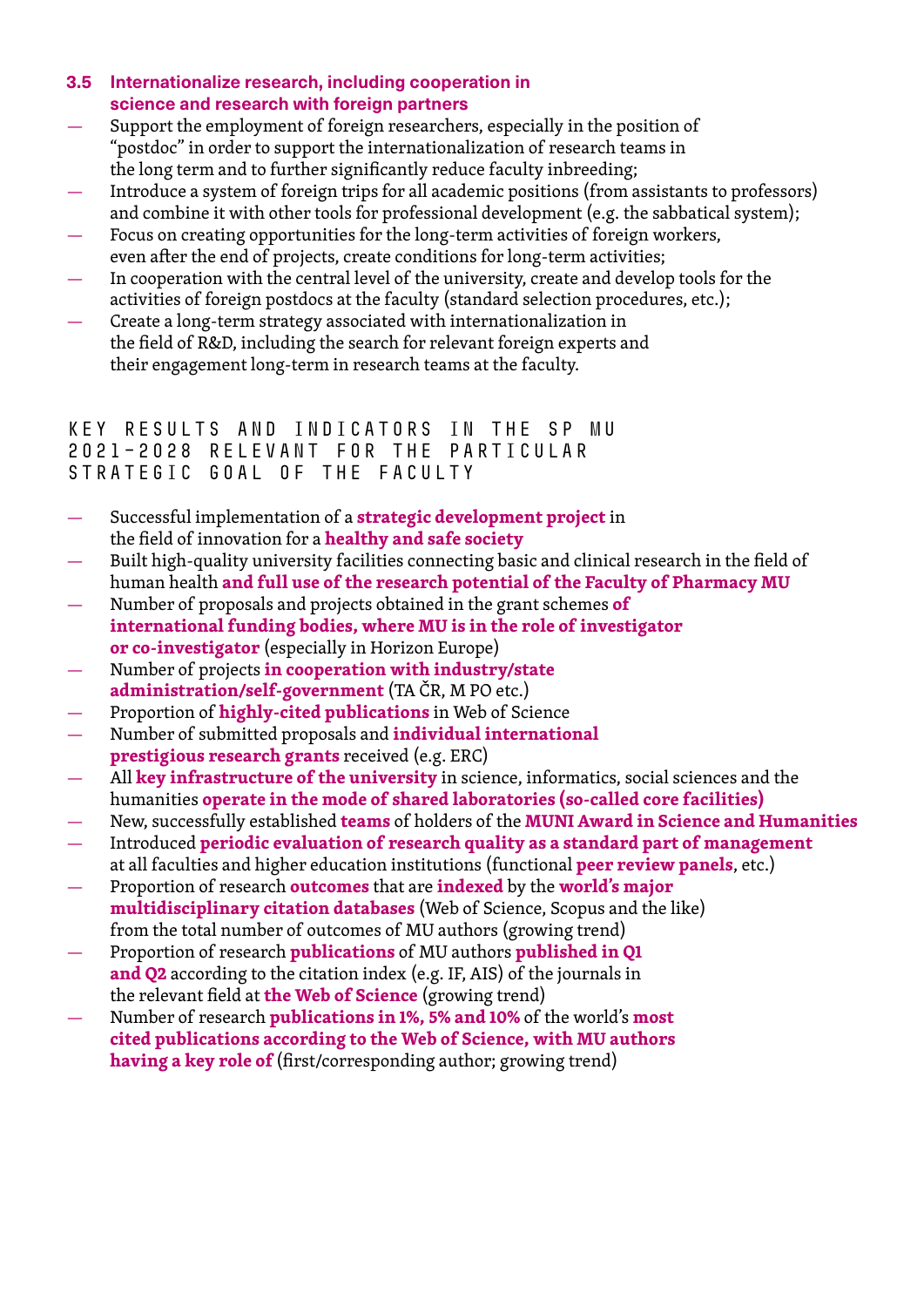# **Active societal role and communication**

### Strategic goals

- **4.1 Introduce active communication as a tool for developing the position of the faculty within the public square**
- **4.2 Establish and support partnerships within the public and private sectors**
- **4.3 Develop the activities of the faculty as an organization fulfilling the principles of social responsibility and sustainable development**
	- **a) social area**
	- **b) economic area**
	- **c) environmental area**

### Tools, indicative measures and activities

- **4.1 Introduce active communication as a tool for developing the position of the faculty within the public square**
- With regard to development in other areas, update the Communication Strategy of the FEA MU;
- Support cooperation with the central units of the university in the field
- of communication, whether for individual events or key topics; Participate in the implementation of MU events (e.g. MjUNI,
- Researchers' Night, Campus Day), including their promotion;
- Support the communication of interesting results in science and research to the general public and expert circles (access to selected specialist lectures, organizing educational lectures, appearances in the media, etc.);
- Systematize and develop activities to promote the faculty as an entity offering opportunities and facilities for a wide range of social and professional events (with regard to the infrastructure, simultaneously as a venue with full disabled access);
- Create and implement tools for long‑term cooperation with the media, and promote faculty-related events and topics in the public square (including the use of social media, communication platforms, etc.);
- Create tools to support the entry of students and faculty employees into the media space in order to present the values of a top-class expert unit with an impact on social affairs, in cooperation with the organizational parts of Masaryk University.

### **4.2 Establish and support partnerships within the public and private sectors**

— Actively participate in the creation of policies and strategies at the local and central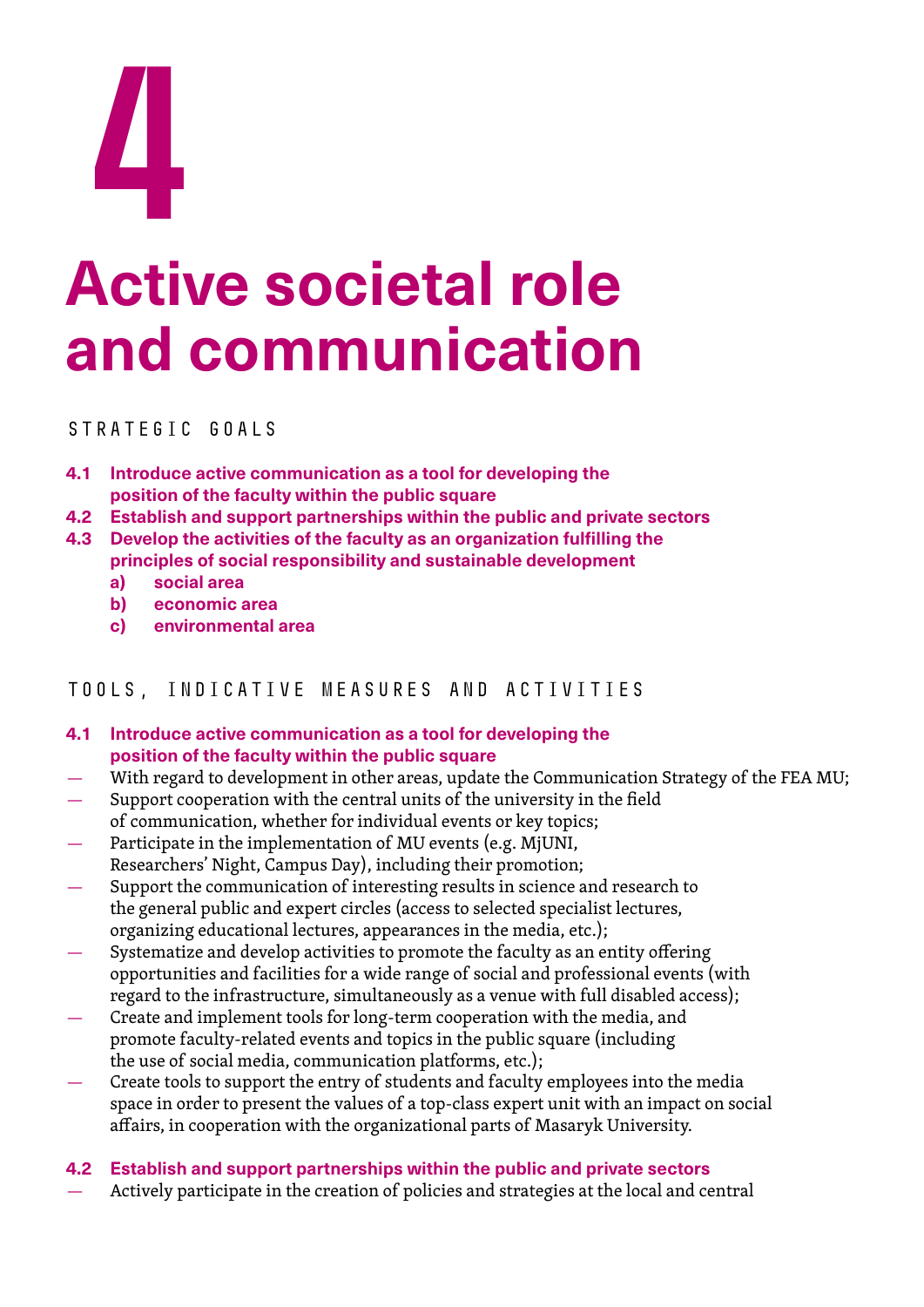level (in the form of an offer of cooperation between FEA MU institutes, or the membership of faculty employees in working groups and expert committees);

- Support the implementation of important events as part of national and
- international projects (e.g. general meetings, important conferences) and present the faculty as a reliable partner, especially on the international stage;
- Strengthen and develop long-term partnerships with secondary schools and other stakeholders in this area (create a concept of cooperation, including the systematization of offers of lectures, excursions, and other activities for secondary schools);
- Expand or intensify cooperation with other entities in the region and use their potential for the development of science and research as well as education;
- Revise the so-called partnership system implemented at FEA MU streamline the offer of activities while making it more attractive to partners from the public and private sector;
- Create a system to monitor concluded contractual relations with partner organizations (from the fields of science and research, education/teaching, supervision of final theses, etc.) and connect it to the system of offering opportunities for further cooperation.

### **4.3 Develop the activities of the faculty as an organization fulfilling the principles of social responsibility and sustainable development**

- Support the development of Corporate Social Responsibility (CSR) activities and thus establish the good name of the faculty as an organization fulfilling the values of long-term sustainability;
- Support initiatives and implement knowledge dissemination activities that contribute to the personal development of individuals and society (e.g. civic engagement, principles of long‑term sustainability, financial self‑sufficiency and financial literacy);
- Create conditions for forming and strengthening the sense that students, graduates and employees belong to the faculty (see individual areas).

### **a) social area**

- Support the activities of student clubs at the faculty and involve them in the implementation of faculty events (e.g. Open Day, MjUNI, expert lectures);
- Use the potential of the HR Award Label project to create an overall concept for human resources development at the faculty while simultaneously fulfilling the principle of balancing professional, family and personal life (e.g. develop a support system for the further education of employees in connection with regular evaluations, workshops focused on employee rights, or the principles governing how the faculty/university functions);
- Support equal access to employees and students of the faculty, and respect the principle of non-discriminatory treatment;
- Involve students and employees in the voluntary activities of MU and the external public square, and for this purpose create a system of support and appropriate information tools (e.g. Giving Tuesday, donating blood, recruitment drives for registration in the bone-marrow donor registry, education on financial literacy);
- Expand support for cultural, sports and other social activities of the faculty's individual units for students and employees, and create a recognized space for informal events (e.g. an opening party to launch the semester for students, a Christmas party for employees, Fit Office, a chess or badminton tournament, board games);
- Develop events for family the members of employees (e.g. a St. Nicholas Party for employees' children).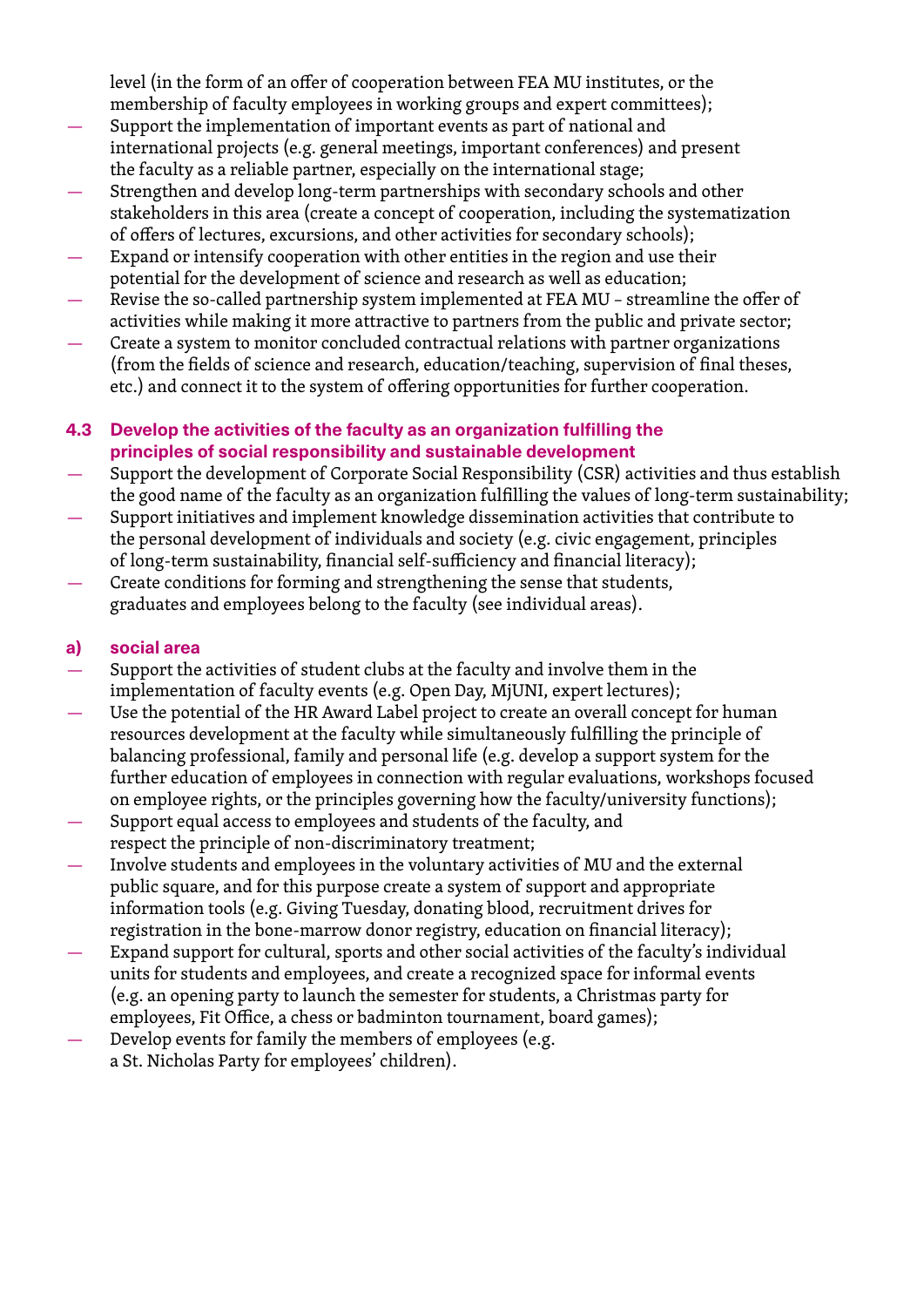### **b) economic area**

- In cooperation with the university's units, communicate intellectual property values (including the Open Science concept);
- Create long‑term conditions for student entrepreneurship, i.e. connect students with practice (cooperation with the South Moravian Innovation Centre, etc.);
- Offer high-quality and affordable lifelong learning aimed, among other things, at maintaining high professional and ethical standards;
- Create a concept for working with graduates (e.g. their participation in faculty events or involvement in teaching, the TopSec project, supervision of final theses, support in spreading the good name of the faculty);
- Continue the financially responsible behaviour of the faculty (transparency, debt-free operation).

### **c) environmental area**

- Develop a strategy for the use of renewable resources at the faculty (purchasing "green energy", FairTrade products, saving used materials, etc.);
- Involve students and employees in volunteer activities that show consideration to the environment, e.g. Ukliďme Česko (Clean Up Czechia), Sázíme na budoucnost (Planting the Future), and Do práce na kole (To Work on Bike);
- Support the implementation of projects at the faculty that are environmentally friendly (waste sorting, Filtermac project, shared bike racks, etc.);
- Develop cooperation between FEA MU research institutes and private and public sector institutions focused on environmental issues.

- Implemented **evaluation of the societal role of the university** as part of quality assurance
- Established **process for selecting priority topics arising from social need** and their investigation in cooperation with parts of the university
- Working tool for **mapping fulfilment of the societal role** of the university by individual students,
- employees, and units
- **Overview of implemented activities** as part of fulfilling the societal role, social responsibility (CSR) and the Sustainable Development Goals (SDGs), published at **[www.muni.cz](http://www.muni.cz)**
- Number of **statements by experts from the university** on issues being addressed in society, published in the relevant media and in public debate (growing trend)
- Created **fund to support the implementation of projects** of students and employees **with a socially beneficial impact**, and the volume of funds allocated and drawn
- **Institutionalized volunteering activities** in the structure of the university and an overview of its activities
- An established **cultural and social centre** of the university
- **Overview of and attendance** at social, cultural and sports **events** organized for the **university and the public**
- Established internal **evaluation of employees taking into account the fulfilment of the societal role of the university** within the work portfolio
- **Awards and other rewards for socially responsible initiatives** for students and employees
- Indicators of **satisfaction and sense of belonging** for students, graduates and employees, **as shown by university surveys**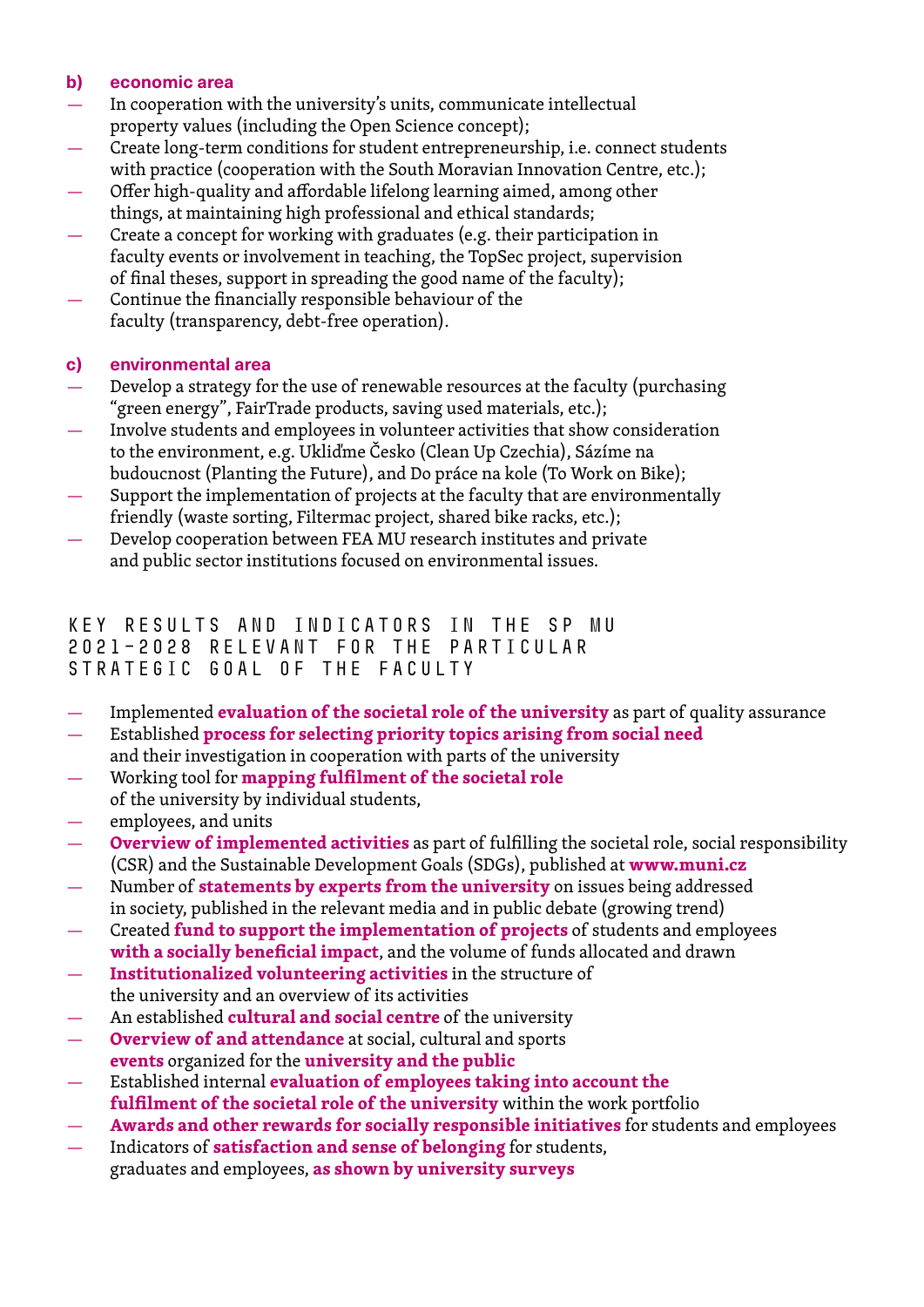

# **Effective administration of the institution and successful personnel management**

Strategic goals

- **5.1 Successful personnel management**
- **5.2 Management and development of the institution, including infrastructure**
- **5.3 Development of information systems**

### Tools, indicative measures and activities

### **5.1 Successful personnel management**

- Support the mutual cooperation of teams from the faculty's individual units and thus support cooperation between individual units, including strengthening affiliation with the faculty and personnel relations at the faculty;
- Further develop programmes to support the career and professional growth of employees, both academic and non‑academic;
- Adjust the EVAK evaluation system for academic staff members in order to simplify the evaluation criteria and optimize the remuneration system in connection with the employee's annual evaluation and performance (support the motivation system, transparency of environment, etc.);
- Create a system for training members of selection committees for academic and non‑academic positions in order to professionalize the entire process of recruiting and selecting employees;
- Support the system of open selection procedures for academic positions at the faculty (including advertising at other R&D units, advertising abroad, etc.) in order to prevent the effects of inbreeding (in connection to other strategic priorities of the Strategic Plan of the faculty);
- Introduce the HR Excellence in Research Award label and ensure long-‑term that European Commission continues to award it;
- In relation to the HR Excellence in Research Award label, create a system of basic training for academic and non‑academic staff members reflecting both the need for further minimal professional training in relation to their positions, and the statutory requirements on ensuring the regular training of new and present employees and having clear records of completed courses;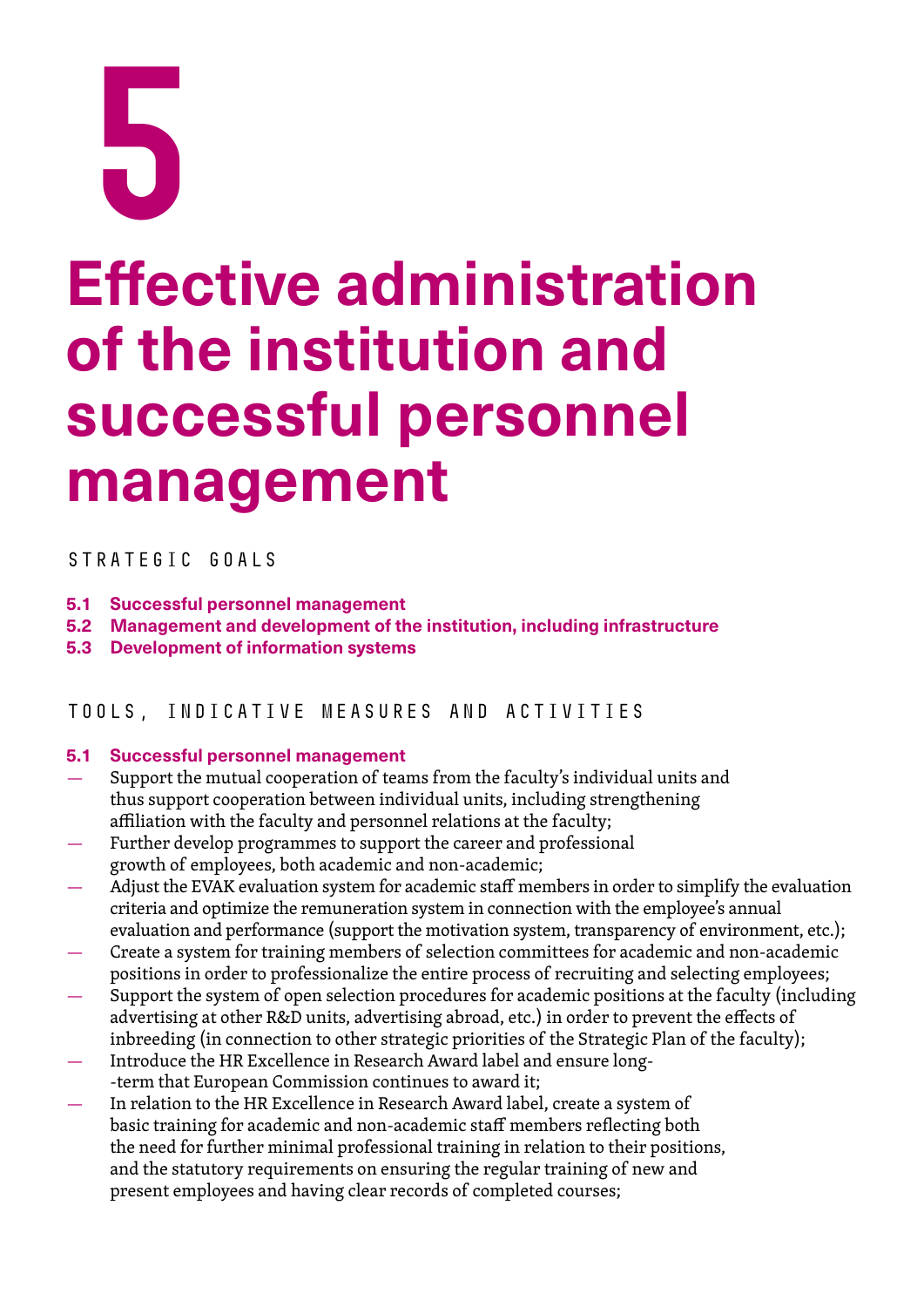- For academic and non-academic staff members, ensure the possibility of creating "packages" per person" to draw support for internal and external training and further education;
- In cooperation with the central units of the university, set up and implement the adaptation process for new employees as a phase following their recruitment and selection (e.g. acquainting them with the MU Information System, intranet, travel authorization forms);
- Create a system of basic frameworks for recognizing the qualifications of foreign workers in cooperation with RMU, and create basic typological templates (clarification of what can be recognized, equivalencies in the Czech Republic, personnel categories in which employees can be classified, etc.);
- Implement career rules for academic employees;
- Create and implement an overall personnel strategy for the faculty in connection to other priorities of the Strategic Plan of the FEA MU for the years 2021–2028 (e.g. the number of employees required for individual positions);
- Define competencies for researchers (according to a comparison with the *European Frame‑work for Research Careers*) – basic criteria for the recruitment, selection, evaluation and professional development of academic employees;
- Participate in the discussion on the systemic positions of associate professors and professors according to foreign models with relevant evaluation, and so support the long-term employment of top-class domestic and foreign experts;
- Further expand the systemic offer of employee benefits, including various packages (e.g. sports activities);
- As part of employee evaluations, start a discussion on the possibilities of a method for regularly monitoring the fulfilment of work-life balance, i.e. monitoring workloads;
- Creation and implementation of a system specifying maximum possible terms of office for heads of academic/research units.

### **5.2 Management and development of the institution, including infrastructure**

- Create tools for the long‑term provision of e‑information resources in cooperation with other parts of Masaryk University (participation in a national consortium for the purchase of key electronic information resources, joint purchase of e‑resources, use of state-of-the-art global terminals providing access to economic and financial data);
- Create conditions for the reconstruction of the faculty office space in accordance with modern trends (provision of places for consultations with students, job sharing, environmental responsibility, efficient management of energy, water and waste, SMART buildings, etc.);
- Create tools for the introduction of a *language policy*, including the conversion of all basic faculty agendas into a bilingual form (CZ and ENG);
- In cooperation with the affected units of Masaryk University, solve the use of parts of the Vinařská campus for the needs of the faculty (specialized unit for language teaching, etc.);
- Implement the reconstruction of library equipment and facilities which were not part of the reconstruction of SVI FEA MU in 2012 (especially: reconstructing the toilets, replacing the air conditioning units, repairing windows and replacing blinds);
- Update the faculty's Plan of Investment Actions with an outlook to 2030.

### **5.3 Development of information systems**

- In cooperation with MU central units, support the use of the IS MU for online education, especially for so-called compulsory courses (e.g. legislative, introductory/adaptation training);
- In relation to the concepts Open Science and Open Access, support the building of sufficient capacity for the administration and long‑term storage of data at the faculty (strengthening the faculty's network, server capacity, etc.);
- Create conditions for the further continuation of the faculty library's computerization and the overall digitization of collections;
- In cooperation with other units of the university, create a comprehensive system to support the digitization of teaching;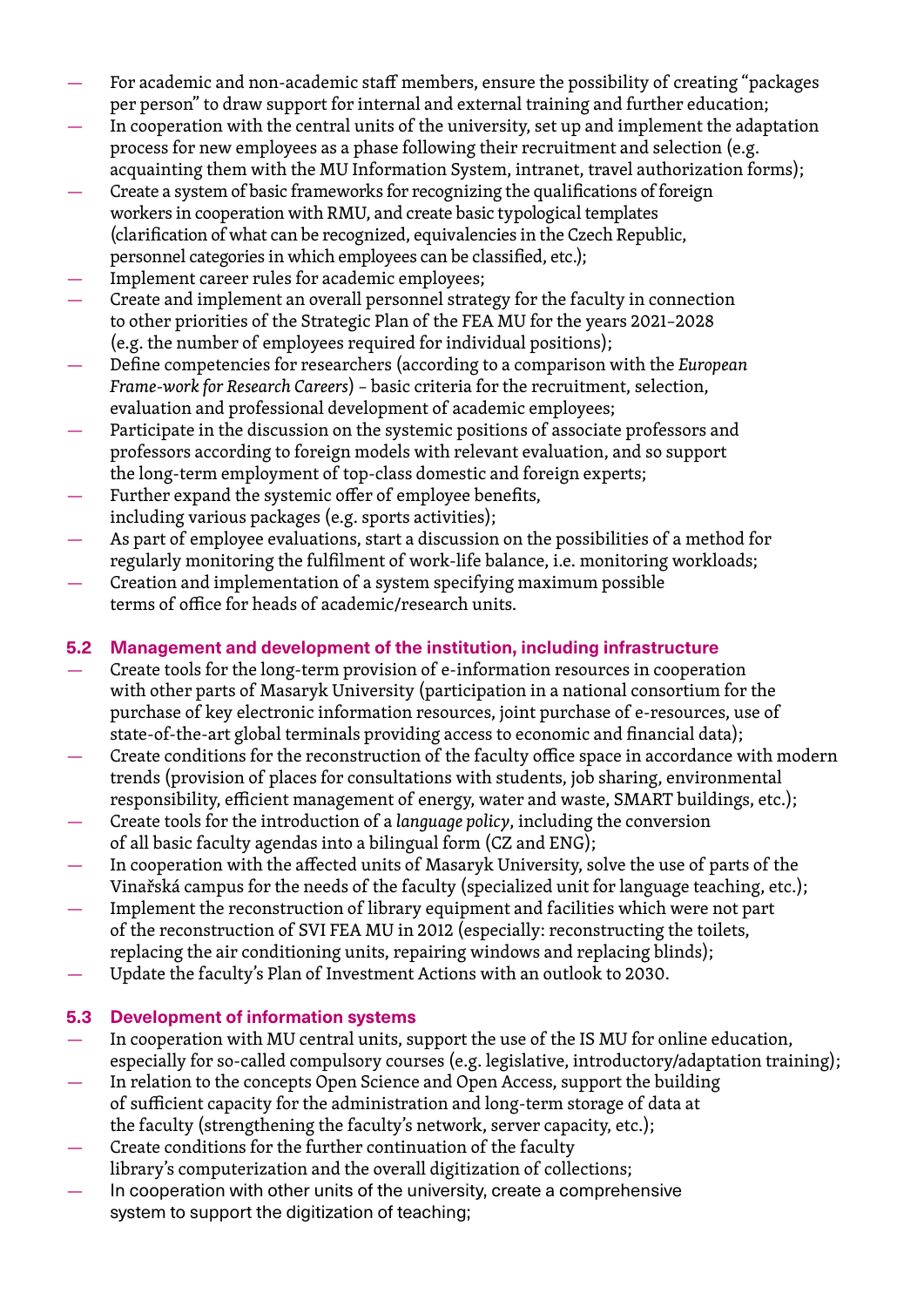- Unify the system of internal communication at the faculty using IT systems in order to eliminate ambiguities or duplications (Office 365, including Yammer and others);
- As part of the further education of academic and non-academic staff members, ensure the inclusion of a module reflecting the overall electronic processes and documents at the faculty (approval processes, uploading and managing documents, etc.).

- Established **system of positions for associate professors and professors** according to selected foreign practice
- A **maximum possible term of office** for heads of academic and research institutes
- **Number of foreign** academic, research, and non‑ ‑academic **staff members** at MU (growing trend)
- The **proportion** of academic, research, and non‑academic **staff members with work experience outside MU** – mainly acquired abroad (growing trend)
- **HR Award** acquired for all faculties and higher education institutions of the university
- Fully **implemented system for the internal evaluation of employees** in connection with other types of evaluation at the university
- **The extent to which tools are used to promote the reconciliation of work and private life** in individual constituent parts of the university (growing trend)
- Implemented **unified enterprise architecture** as a new way to manage and develop information systems and **IT MU** services
- Areas of **strategic management** of the university with full **data‑driven** decision support
- Comprehensive **provision of digital services** through the **MU Information System**
- The level of security and the ability of IT MU to process **confidential information, special categories of personal data, and other data with special protection**
- The range of **digital content available to students, employees, graduates and the general public** through IT MU (growing trend)
- An overview of **fully digitized agendas within the university**
- Overview of electronic **tools communication** with applicants, graduates, and partners, for internal communication, and **for the online implementation of commercial activities**
- Overview of electronic **tools for synchronous and asynchronous teaching**
- Modified **budgetary rules** in relation to selected **qualitative parameters**, that reflect the current number of students at faculties, and the motivational system of research funding
- Greater **success for the university in competing for the institutional funding of education and research** due to improvement in the qualitative budget indicators of the Ministry of Education, Youth and Sports
- Created **financial reserves** of the university, in connection with the rules set of their creation, covering **needs for co‑financing strategic development activities**
- The use of **certified procedures in accordance with environmental responsibilities** in the implementation of new constructions, reconstructions, and repairs of buildings
- Implemented strategy of **responsible public purchasing**
- **Proportion of green areas** on university campuses (growing trend)
- Implemented **strategies for energy, water, and waste management** and their measurable effects
- Proportion of so‑called **SMART buildings**, monitored and **controlled by IT systems**, within the university (growing trend)
- Established system of training employees and students in the **efficient and environmentally responsible operation of the university**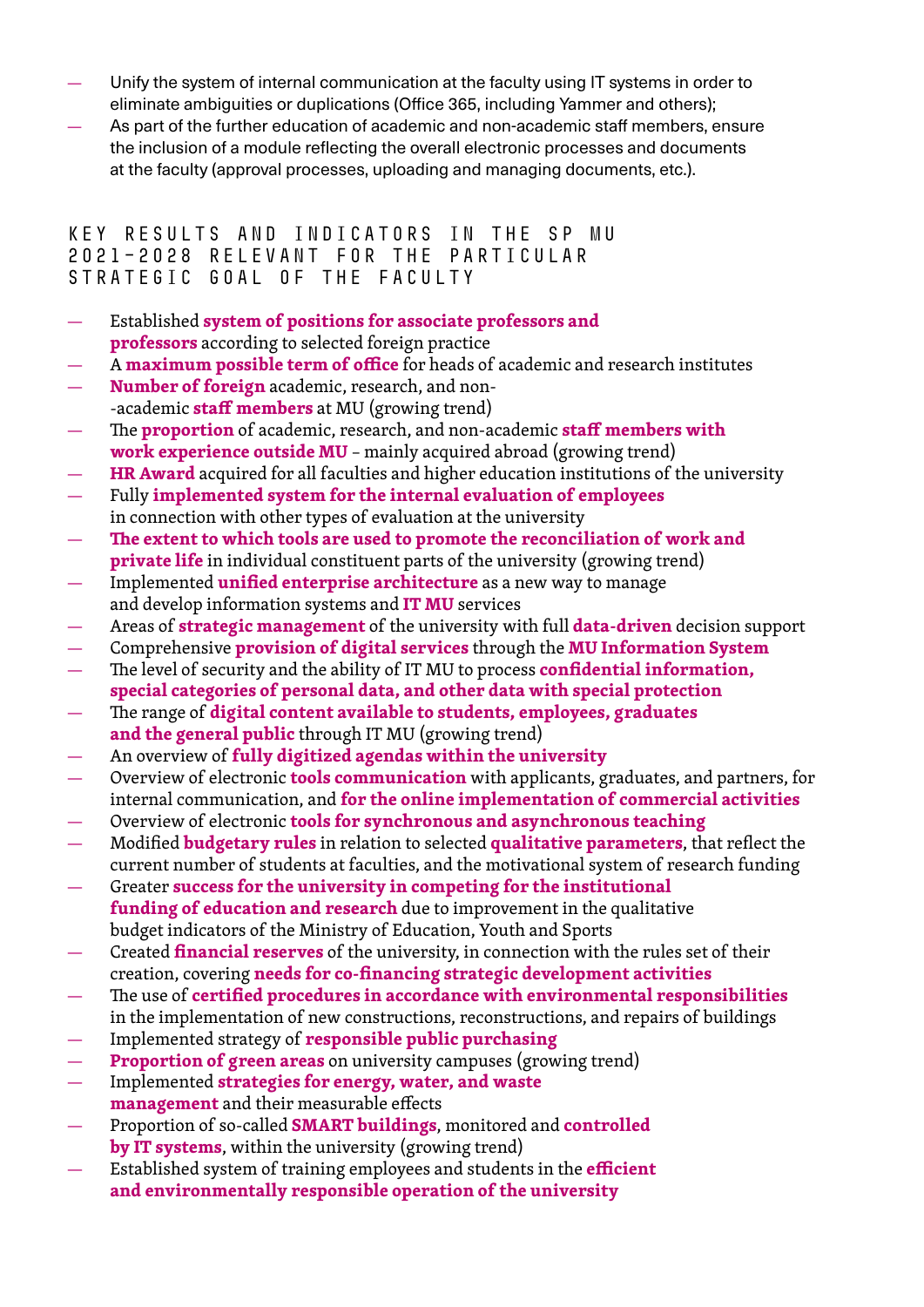Strategic Plan of the Faculty of Economics and Administration, Masaryk University, for the Years 2021–2028 Published by Masaryk University, Faculty of Economics and Administration, Lipová 507/41a, 602 00 Brno, Czech republic 1st edition, 2021